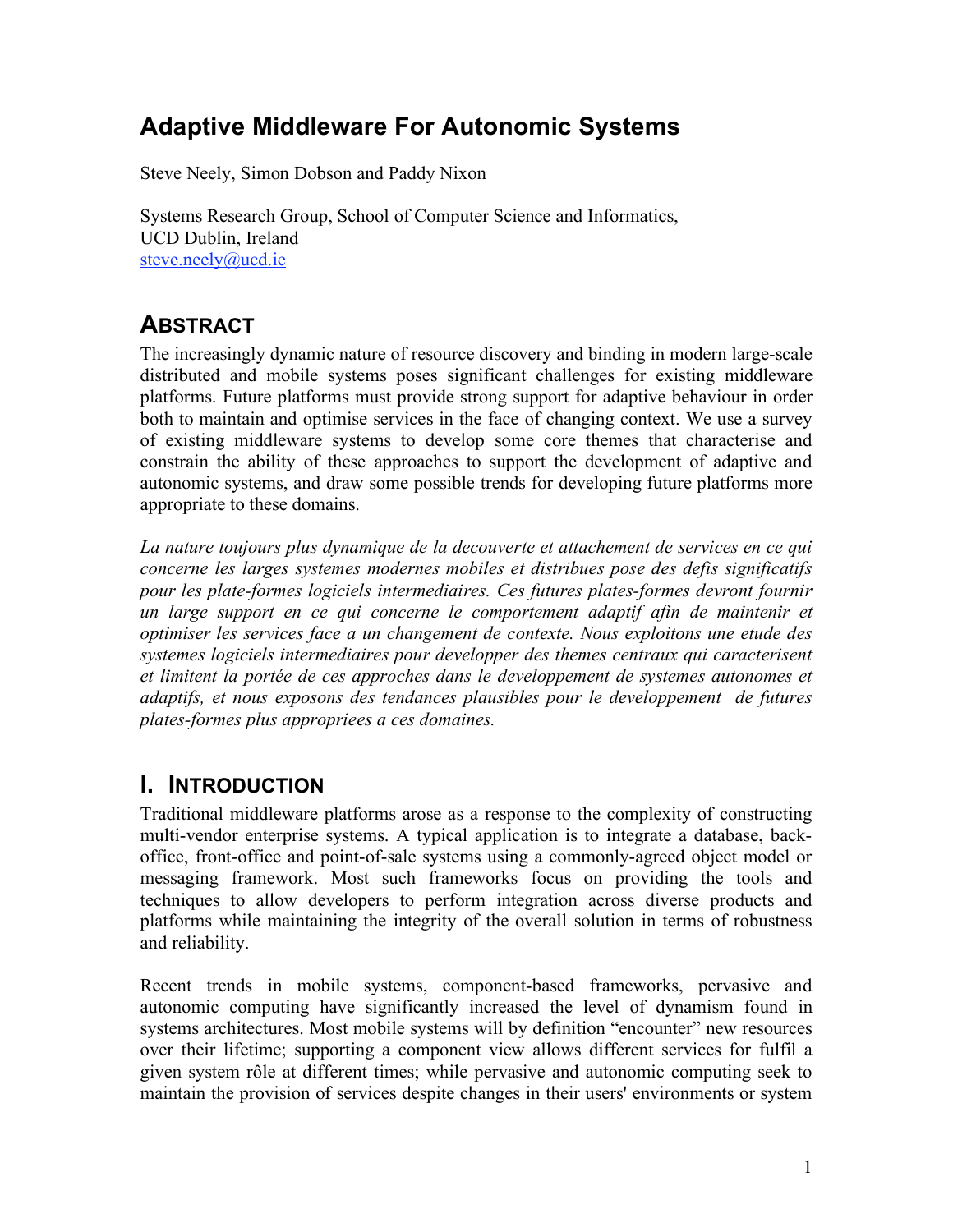characteristics, and indeed often aim to optimise some facet of service delivery against some aspect(s) of this evolving context.

The result of these trends is to intensify the need for middleware integration whilst introducing a range of new challenges not encountered in traditional enterprise systems. Specifically, middleware platforms need to be able to adapt more or less autonomously to changing contexts and situations of use, rather than having their behaviours fixed by human-mediated decisions at design- or configuration-time. Without such adaptation, applications and systems built on the middleware platforms will not be able to exhibit the levels of service demanded of them.

This raises three important questions:

- 1. To what extent are current middleware platforms suitable for building this next generation of adaptive systems?
- 2. What deficiencies exist in their support for adaptation?
- 3. What approaches are emerging to deal with these deficiencies?

In this paper we seek to address these questions by surveying the most important current classes of middleware together with some illustrative systems. We examine each class of middleware with respect to its support for adaptation to changing circumstances, and develop some core themes that both characterise and constrain the ability of middleware to deliver dynamically adaptive behaviour. Finally, we bring together some emerging trends that will shape the development of future middleware systems.

# **II. THE DEFINING CHARACTERISTICS OF MIDDLEWARE**

It is common to think of middleware as synonymous with support for communications between distributed processes across devices. Despite being the main use of the term today, this definition is slightly misleading: the term *middleware* was used in the computing industry before networks of machines were realised. Perhaps the earliest use of the term in the literature can be found in the report of the 1968 NATO Software Engineering Conference [1]: during a discussion on the nature of software engineering D'Agapeyeff described a layer between application programs and service routines, performing operations such as managing a file system, which he identified as *middleware*. D'Agapeyeff's argument was that generic file system functionality was either inefficient or inappropriate for all instances of applications.

In this context middleware is defined as *a layer between application software and system software*. It abstracts the complexities of the system, allowing the application developer to focus all efforts on the task to be solved without the distraction of orthogonal concerns at the system level. For example, the builder of hospital process software does not want to think about initial message analysis and real-time schedulers but patient records, health monitoring equipment, staff rotation schedules and so forth.

With the dawning of the networked era, middleware tools have expanded to address the added complexity encountered in networked applications. In the network-aware system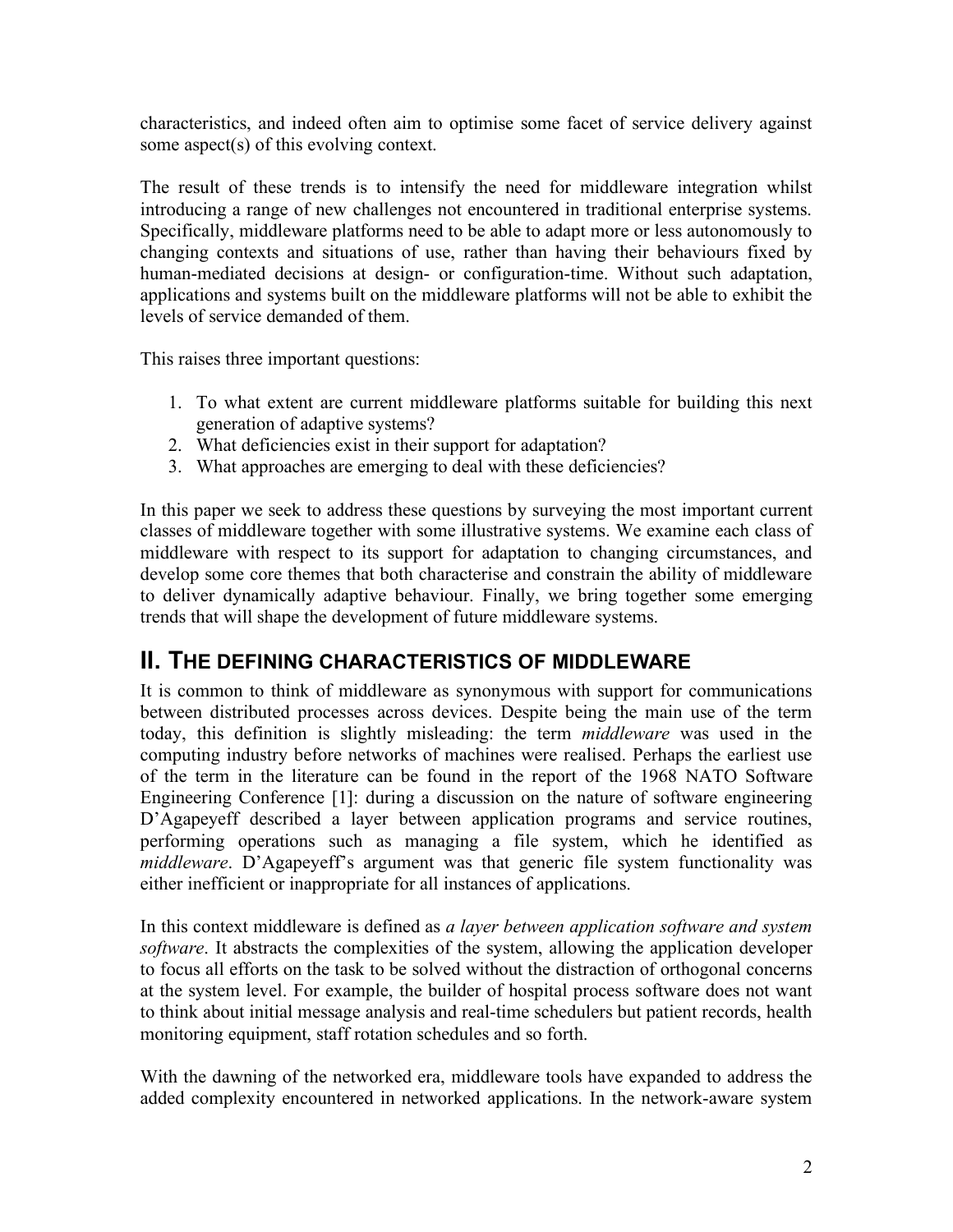middleware can be described as *software layered between applications, the operating system and the network communications layers, the purpose of which is to facilitate and coordinate some aspect of cooperative processing*. The middleware provides a *virtual platform* spanning the nodes in the system, and providing a set of communication and coordination services that behave (to some extent) as a single system (Figure 1). Different approaches make different concerns transparent to programmers [2], and these variations cause major differences in terms of scalability, expressiveness and adaptability.

We now think of middleware as the "plumbing" within information systems. It routes data and information transparently between different back-end data sources and end-user applications. The common theme throughout all the definitions of middleware is that it is *software that mediates* between varying hardware and software platforms on a network affording group functionality. The core function of middleware is to hide complexity by automating much of the repetitive work common in enterprise systems. In complex distributed environments with arrays of hardware platforms, where intermittent failure is expected and security is paramount the cost of manual integrating can spiral beyond reasonable limits.



**Figure 1 The generic middleware architecture** *Architecture generique de logiciels intermediares*

Middleware must typically provide support for *naming*, *service location*, *service discovery*, *transport* and *binding*. Services within the system must be redeemable through some symbolic name, allowing the other entities in the system to get a handle to those services to request operations. Service location and discovery mechanisms provide decoupling between entities in the system, dispensing with inflexible hard-coded references to services. A transport mechanism provides a well-defined protocol and data format for exchanging information between network nodes regardless of the operating system and language details of each node. A binding scheme must exist to allow a linking from locally-executing code to some external code. These bindings may take the form of object narrowing in systems such as CORBA, being supplied with an event queue in systems such as IBM's MQ-Series, or some other mechanism.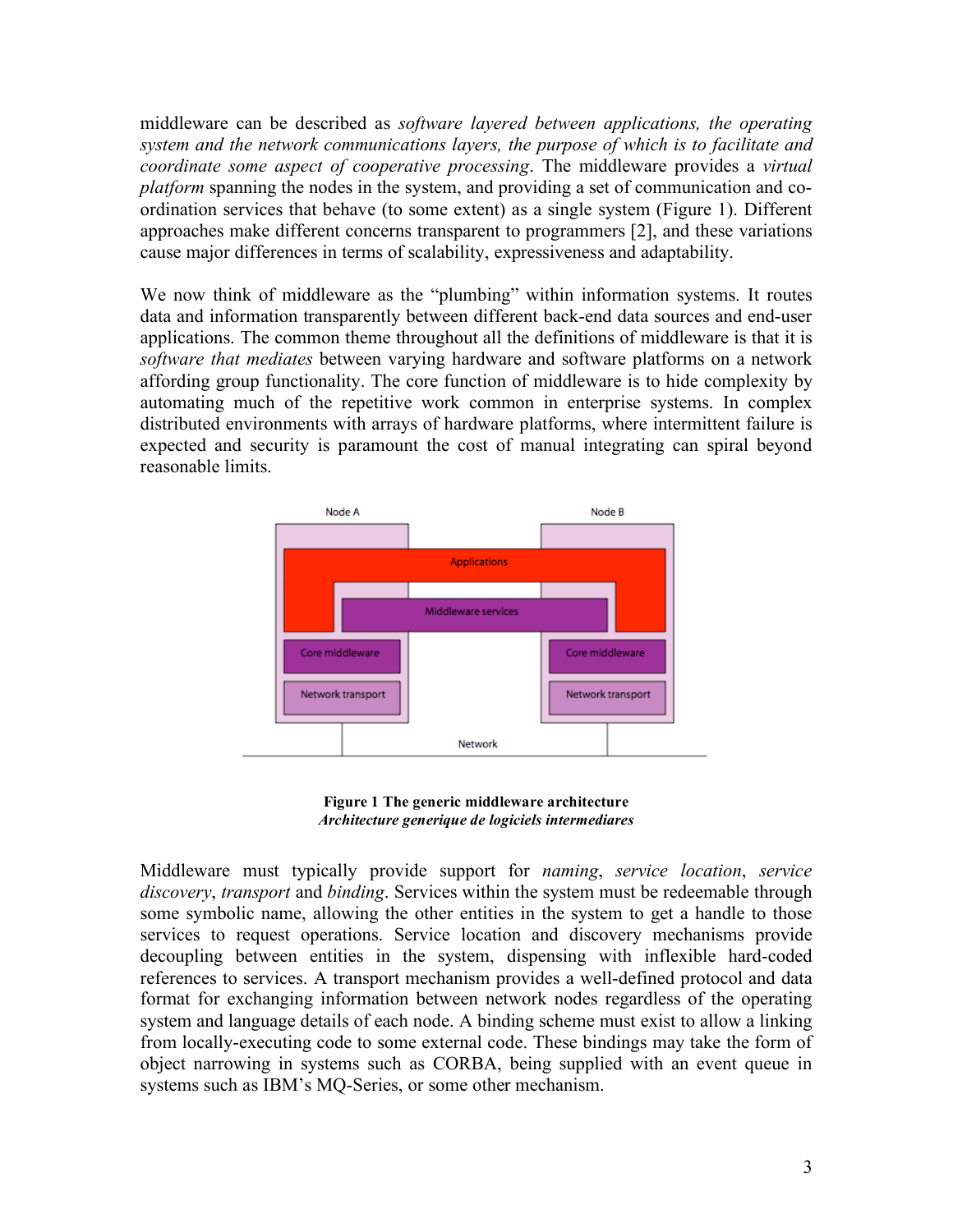As well as these basic communication and location services, middleware systems will typically support *replication*, *stable storage*, *concurrency control* and *failure handling* for machine and communication faults. They may transparently deal with these issues, or may provide the programmer with an abstraction above the low-level details. Some systems, for example, provide transactional schemes that will automatically either schedule commit procedures to execute once the system has reached a stable state or run rollback procedures if a failure occurs at any point in the (possibly nested) transaction structure.

Different middleware platforms place different emphasis on security and authentication, ranging from assumptions of trustworthiness (for systems targeting a single LAN), through static rule- and policy-based systems, up to open trust management infrastructures intended for the open mobile internet. Placing such features into the middleware provides common guarantees across a system, but perhaps at the cost of unacceptable performance overheads.

Communications mechanisms of middleware features can vary from request/reply to asynchronous messaging: some implementations provide both. The systems can be language-specific or language-independent: Microsoft's .NET framework is mostly language-independent yet platform-specific, CORBA and most peer-to-peer systems are both language- and platform-neutral.

# **III.EXISTING MIDDLEWARE STYLES AND ARCHITECTURES**

# **III.1. Object broker systems**

Object-oriented programming has become the dominant approach to constructing distributed systems, as with many other fields. Unlike traditional (single-address-space) object-oriented programs, distributed object systems must answer fundamental questions about the impact that distribution has on semantics: if a call is made from a node "a" to a node "b", including as an argument another object on node "a", is the argument copied to the remote node?, or is a remote reference generated to refer back to the original object? How are different sorts of failures managed?, and how are they exposed to programmers? The answers to these questions subtly change the nature of the object system.

A typical object middleware is structured logically as a "container" sitting on each node, which hosts a number of objects. The container provides core management and communications services, typically including object lifecycle management, concurrency control and one or more communications protocols for interaction with objects on other containers. Calls to objects' methods are therefore replaced, at a lower level, by network exchanges. In many cases it is possible for advanced applications to intercept this network traffic and manipulate it in some way, introducing a second mode of interaction into the middleware (call or interception) which can provide great flexibility at the cost of greater potential complexity.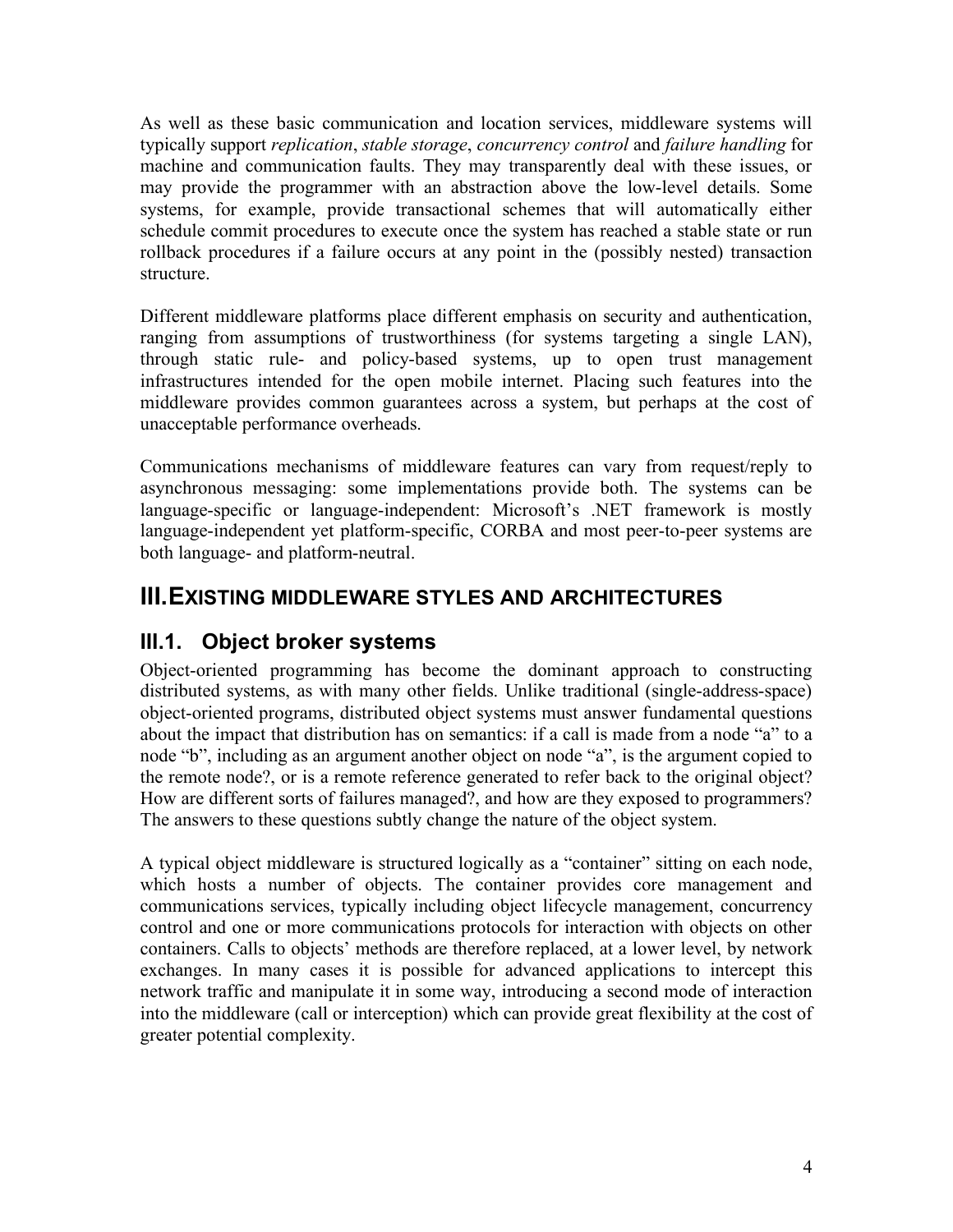#### **III.1.1. ORBs**

Object Request Brokers (ORBs) are perhaps the simplest container architecture, limited to providing a platform on which to build loosely coupled distributed systems with few in-built services. ORBs were envisaged at a time when there was little support for building server applications to fulfil the role of aiding programmers. The early 1990s saw the introduction of the Common Object Request Broker Architecture (CORBA) [3] standard. CORBA was designed to help programmers produce client-server applications as a general purpose integration technology. The commercial success of CORBA made it the *de facto* benchmark for further ORB developments. Most ORBs are implemented as libraries rather than as dedicated container processes.

The initial incarnations of ORBs can be described as Distributed Object Architectures (DOA), which represent an extension of object-oriented programming into middleware. Despite having good internal integration, the observed problem of interoperation between DOA systems lead to the advent of Service Oriented Architectures (SOA), based on open standards such as XML and web services. DOA and SOA are subtly different in terms of the way interfaces are designed, as discussed in [4]: however, in the context of this discussion we can view them as having the same functionality.



**Figure 2 CORBA architecture** *Architecture CORBA*

The CORBA<sup>1</sup> specifications were drawn up by the Object Management Group (OMG) with the goal of improving interoperability with distributed applications on various platforms. At the core of the middleware platform is the object request broker (ORB), representing that part of the system that handles distribution and heterogeneity issues including all communications between objects and clients. The ORB is typically

<sup>&</sup>lt;sup>1</sup> For the remainder of this section we will use CORBA as a prototypical example of an ORB. This is to provide a basis the discussion and not intended to suggest that CORBA is the only (or even best) example.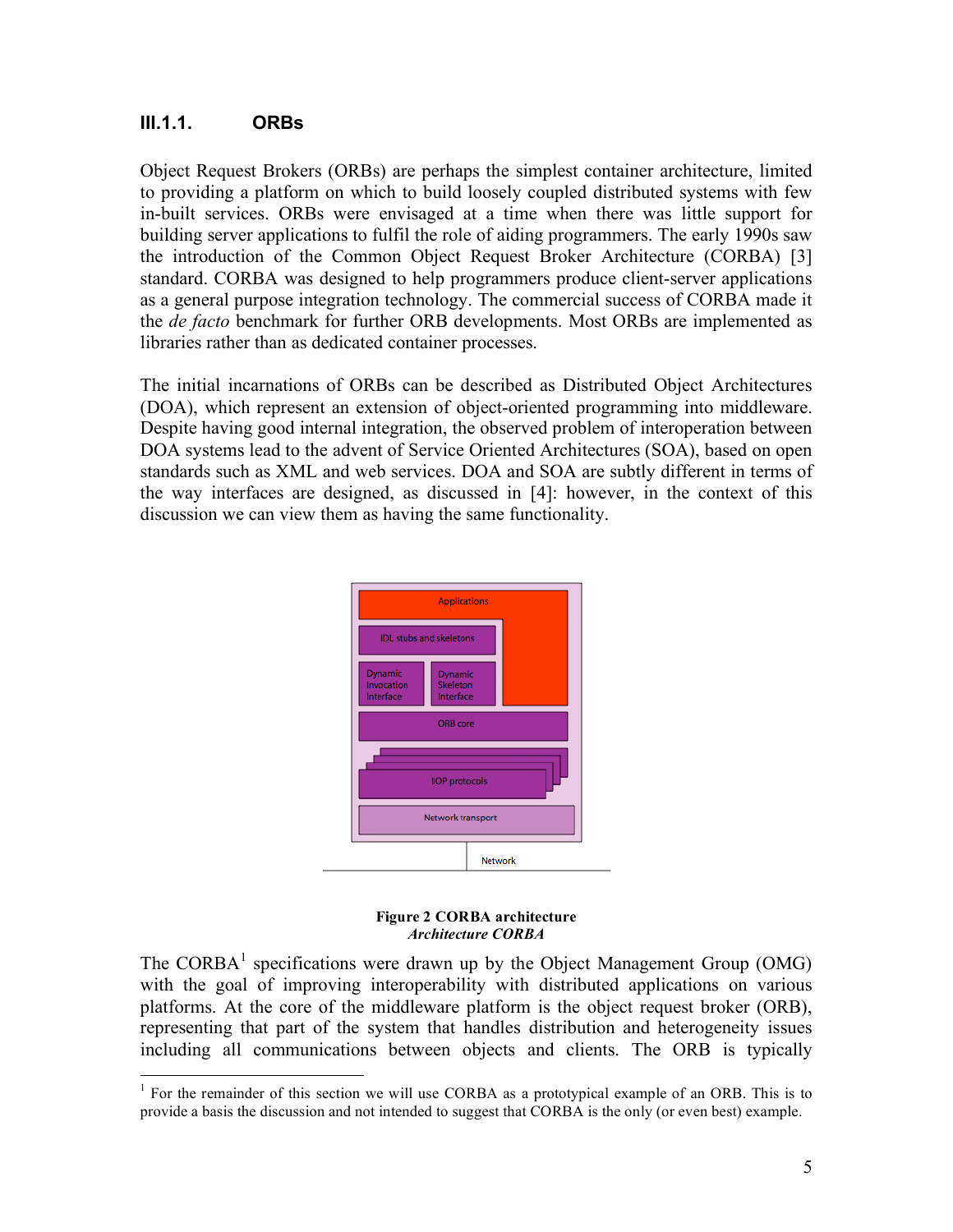implemented as libraries that the application programmer builds their code against, facilitating the composition of CORBA services.

To enable the calling of services on remote objects their interfaces must be specified. CORBA objects and services are specified using an Interface Definition Language, CORBA IDL, based on a C-style syntax. IDL documents provide the equivalent of a distributed API for accessing published services. To publish a CORBA service a developer publishes the IDL file in some public repository. A client developer passes the IDL file through an interface compiler that outputs "stub" (for client-side) and "skeleton" (for server-side) code in any desired CORBA-compliant language. Before data moves into the ORB the stubs package or *marshal* it into a network-ready format. As data arrives at the other side the skeletons unmarshal it for use by the executing process (Figure 2).

Static definitions via IDL are commonplace in CORBA. However, interest in dynamic CORBA has recently received increased interest due in part to the OMG standardising two scripting languages, CORBAscript [5] and Python [6]. An example of dynamism is the invocation of objects at runtime with the Dynamic Invocation Interface (DII). The DII is a generic invoke operation which takes object reference as input and builds request handling instances on-the-fly. It allows applications to invoke operations on target objects without having compile-time knowledge of their interfaces. This is less efficient than the static stub version as much of the information to execute the object must be provided at runtime. For example the names and types of all arguments and return values must be supplied and dynamically checked.

CORBA applications have three invocation models for method invocation: synchronous, one-way and deferred synchronous. Synchronous requests have at-most-once semantics, in which the caller blocks until a response is returned or an exception is raised. This means that an application must either wait inactive for the duration of the remote call, or must execute remote operations in their own local threads and then integrate the results. One-way requests employ a best effort delivery scheme in which the caller continues immediately without waiting for any response from the server. This is equivalent to a simple point-to-point event service. Deferred synchronous requests rely on the dynamic invocation interface and also have an at-most-once failure semantics. The called continues immediately and can later block until a response is delivered.

In addition it is possible in most ORBs for applications to define interceptors and attach them to invocations of methods on particular objects. The CORBA interceptor definition is expressed in terms of DII, and so remains fairly well-structured.

#### **III.1.2. CORBA services**

The CORBA standard defines a set of services designed to support the integration and interoperation of distributed objects. The CORBA services are defined as a layer residing on top of the ORB, as opposed to being part of the core container specification. They are defined by IDL interfaces providing access to their operations. Their significance is that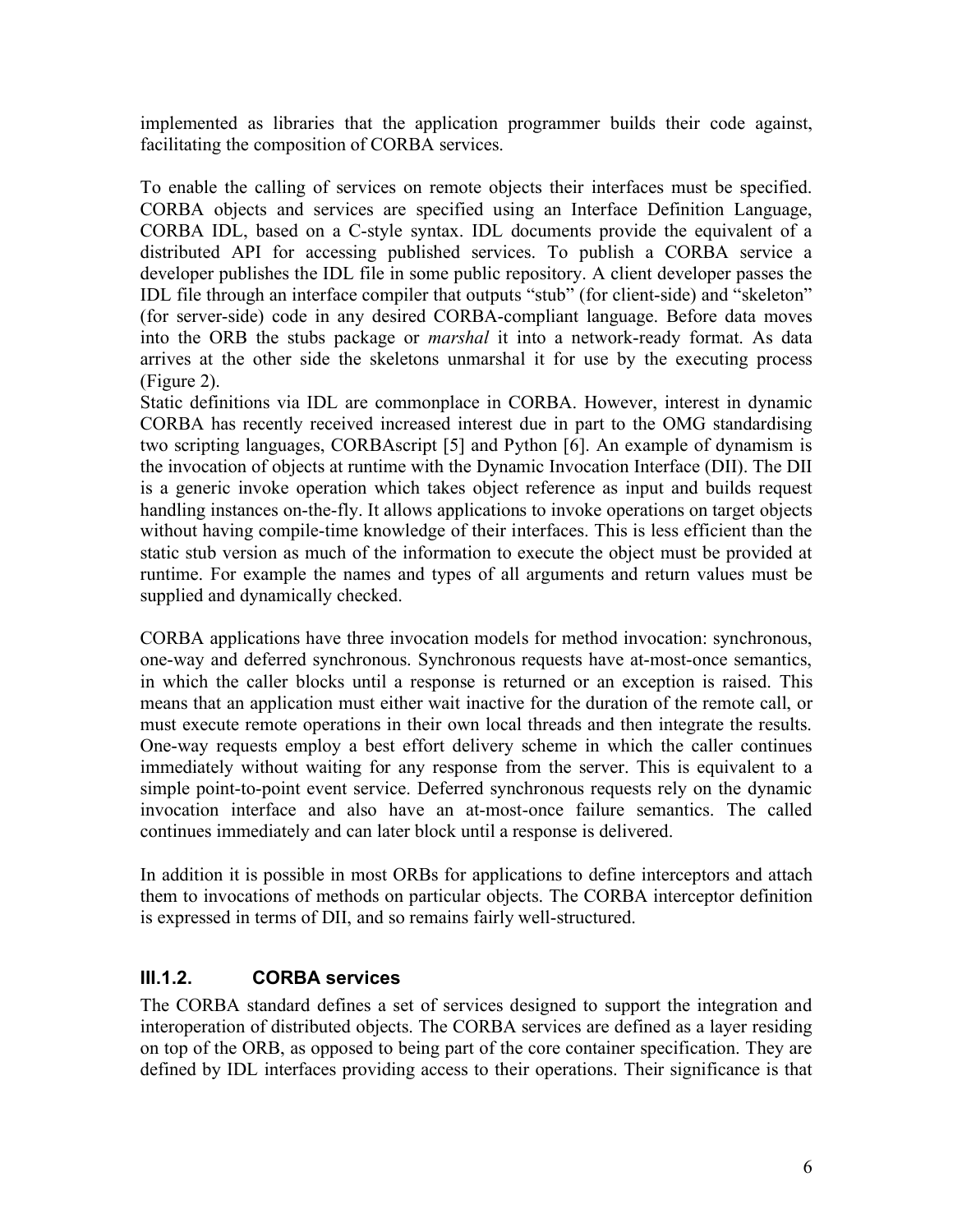they provide a standard extension to the middleware platform, raising the level of abstraction at which developers can work.

The *event service* provides facilities for asynchronous communication through events. It is complimented by the *notification service* which has advanced facilities for event-based asynchronous communication. The notification service adds the ability to transmit events in the form of data structures, event subscription, discovery, quality of service and an optional event type repository. The two services encourage the decoupling of objects in the system.

The *naming*, *property* and *trading* services provide mechanisms for identifying, describing and locating objects. Once named object is registered with a trader service it may move around the infrastructure and still usable through dynamic rebinding. The *security* service is the central mechanism for creating secure channels, authorization, access control, policy protection and trust. It defines a very flexible – but perhaps overly complicated – security model for the overall framework.

#### **III.1.3. Building adaptive systems with objects**

The CORBA services provide a good initial example of middleware support for adaptive systems development. A CORBA application must acquire references to remote objects with which to interact. In a simple system these would be hard-wired into each application, or stored in a file – neither of which allows easy adaptation to new providers. Using the services, one might (for example) use the naming service to look up the system's trading service, and then use this to acquire other objects. This provides a scheme for managing object acquisition: once an application has bound to the naming service (which may be hard-coded or acquired *via* broadcast), all other bindings are acquired through a service regime. This is appropriate for systems that change relatively slowly, and has been used to great effect in many large enterprise deployments.

Part of Sun's Java Enterprise Edition (J2EE), Enterprise Java Beans (EJB), provides an alternative object-based view of distributed systems. EJB uses Java objects to represent both the state of the system (entity beans) and on-going interactions with clients (session beans), which may be stateful or stateless. Entity beans provide an object façade onto rows of an underlying relational database, and as such cannot be sub-classed – there can be exactly one implementation of a given entity bean within a single application. Moreover all remote interactions occur through session beans, with the entity beans remaining hidden. This simplifies transaction management but can lead to awkward implementation patterns: if an application wants to expose entity beans it must generate a corresponding value object to carry a copy of the entity bean's state across the network. EJB's model is therefore a hybrid between a true ORB and a more service- or documentoriented architecture. It provides a far richer container model including concurrency, lifetime and persistence services as part of the core definition, and the use of Java objects and dynamic loading means that all beans can be managed by a dedicated container process. The definitions of these services are targeted at a particular class of applications exposing relational database table records (one record per object), and – while they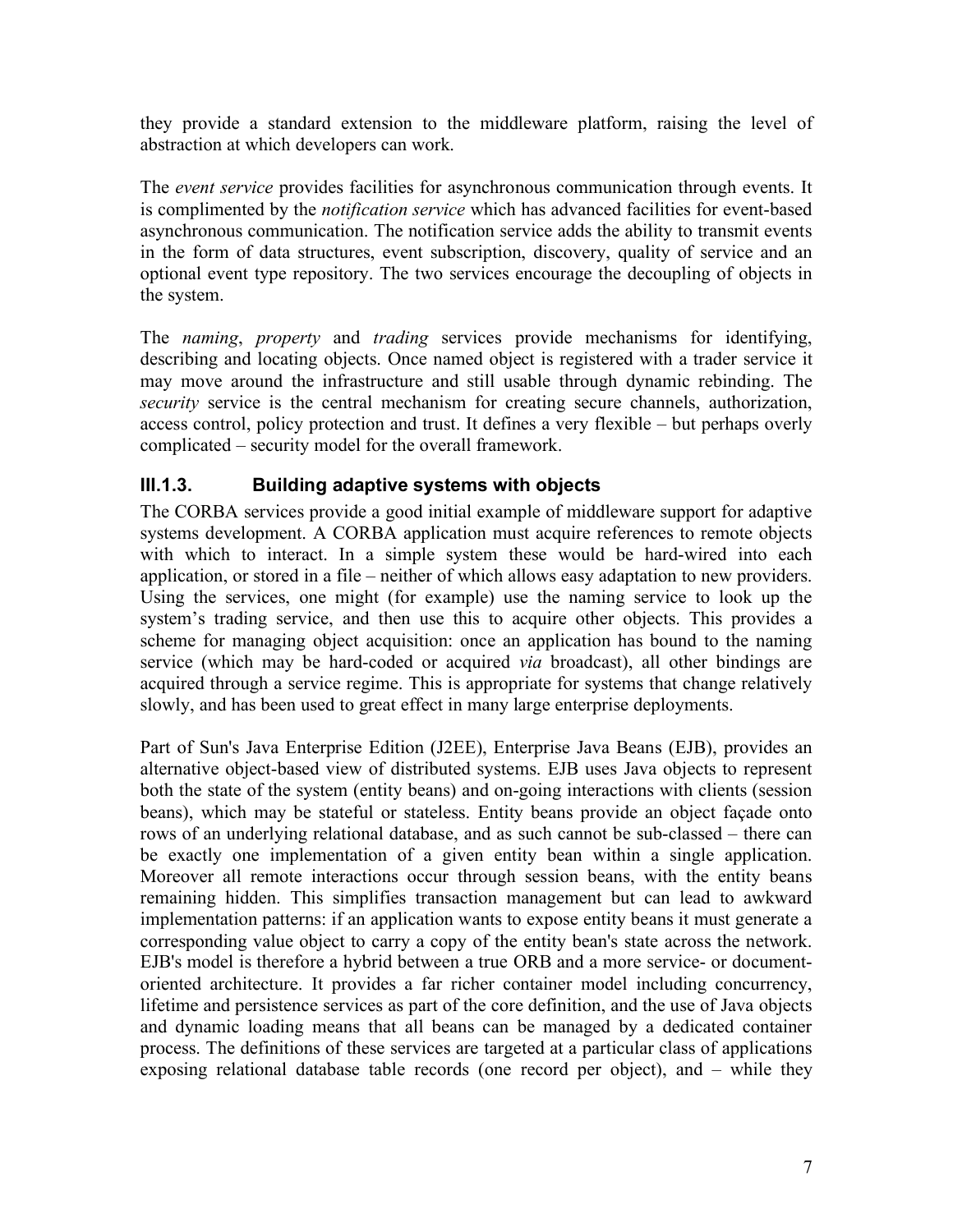simplify such applications considerably – can provide a poor basis for other application styles.

However, EJB's container constraints also aid some forms of adaptation by system administrators, although not autonomic adaptation. EJB programmers focus on providing fragments of functionality (state manipulation and business methods), with the platform taking care of low-level tasks. This makes it straightforward to (for example) provide a replicated server for high-volume-transaction applications, or to use a federated database for distribution: the application code is not given facilities to over-commit to such architectural choices.

Microsoft's .NET framework provides extensive support for building distributed applications, although without some key enterprise-level services. The more traditional framework approach are typified by ACE [7], which provides abstract classes for basic functions which are then sub-classed to provide application-specific functions, and by Globe [9], which provides caching and replication services within a rich concurrency and consistency model. X-KLAIM [8] and its variants provide a language-level integration of distributed objects into languages such as Java.

An interesting hybrid is provided by Akamai [10]. Akamai is an internet-scale content management network that allows clients to place large content objects (such a movies, audio files or applications) on a global network of managed servers. The servers monitor request traffic and transparently replicate objects on servers close to the request hot-spots, for example having objects "chase the dawn" to be near to countries waking up. By adapting the location of time-consuming content the system provides more scalable and predictable download times while simultaneously moving long-term connections off the clients' networks. In the limit a company could restrict itself to serving only HTML pages locally (requiring little bandwidth) while off-loading images and other content to Akamai. While the details of the adaptation algorithms used are largely proprietary, the service demonstrates the potential for using traffic metadata to adapt underlying storage provision.

### **III.2. Tuple-space systems**

Tuple spaces can be viewed as an implementation of the associative memory paradigm for parallel/distributed computing based on a repository of tuples that can be accessed concurrently. Linda [12] was the first realisation of this concept, This early work in Linda stimulated the development of modern tuple space systems such as JavaSpaces [13] and Jini [14].

Although no explicit work has been reported on tuple space for autonomic systems, they have developed as a middleware platform in domains with similar characteristics, such as pervasive systems. In particular, Equip [15] is a software platform which supports the development and deployment of distributed interactive systems. One key element of Equip is its shared data service, which combines the ideas from tuple spaces and general event systems. This shared data service can be used as communication infrastructure for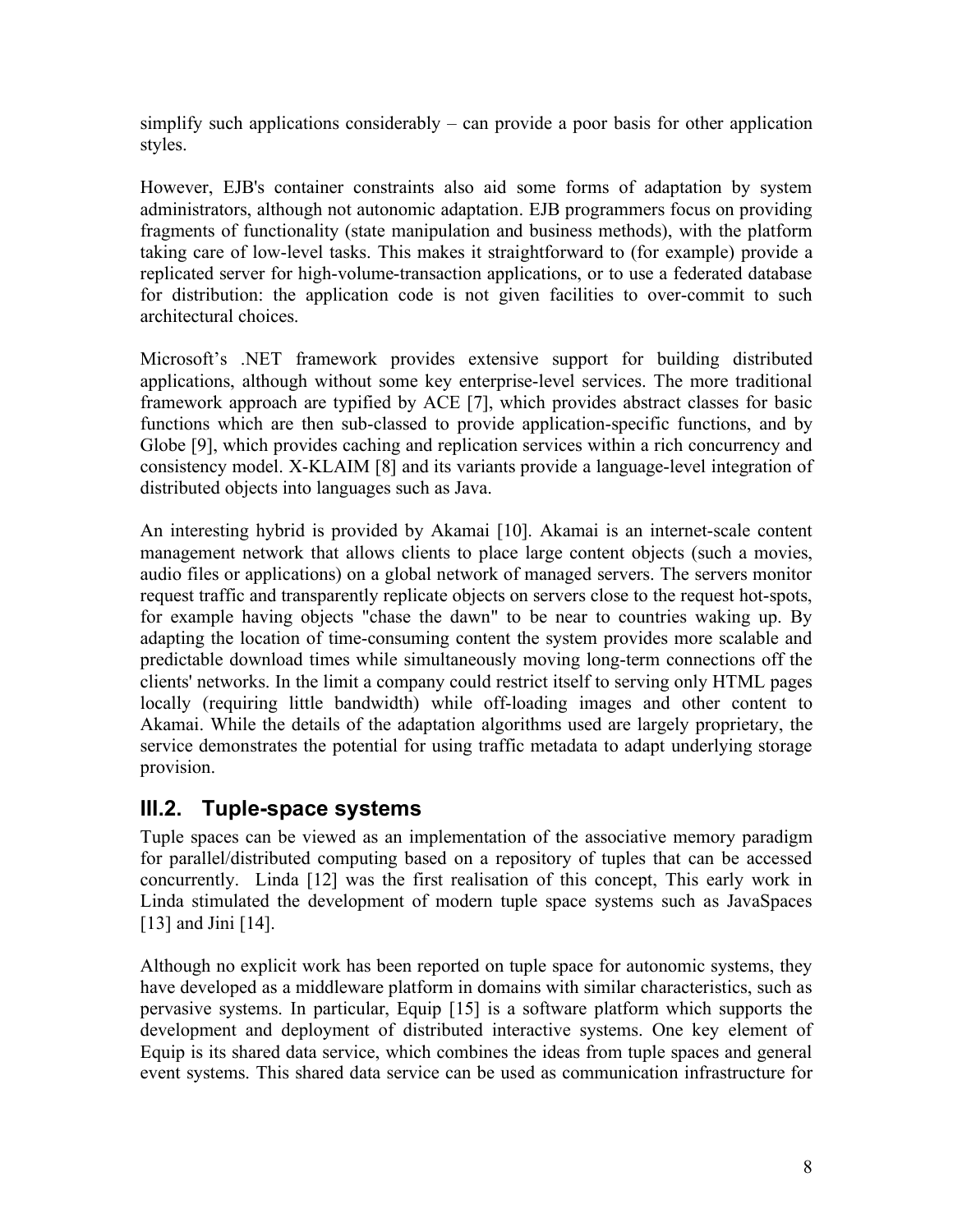context producers and consumers. It supports both querying of current state and receiving events of certain pattern. It also employs replication to improve performance.

Tuple space principles offer a number of advantages for adaptive systems. Firstly they decouple the producer and consumer of data in both time and space: the producer does not know the location of the consumer, and indeed no consumer may exist at the time the tuple is created. Secondly, the tuple space itself may be distributed and persisted to provide robustness for the evolving system, although efficient distribution and searching over wide areas are problematic.

An interesting tuple-space system that directly addresses issues of mobility is Lime [16]. Lime is a multi-space model in which tuple spaces are associated either with locations or with agents. As an agent moves, its local tuple space is dynamically merged with the tuple space at the associated location. Additional primitives allow tuples to be targeted at the tuple spaces associated with particular agents, or to associate code with the appearance in a tuple space of a tuple matching a particular pattern. In many ways this makes Lime a hybrid of tuples with events.

However, although tuple space principles are appealing they have a number of fundamental problems. Tuple spaces do not have a transactional semantics and providing fault tolerance, and in particular rollback, is inconsistent with tuple semantics. This is particularly evident in autonomic systems as the system may evolve and the producers of data may no longer exist when a rollback is initiated [17]. A second concern lies in the scalability and performance of tuple space systems. Some progress has been made in this as evidenced by some recent commercially offerings [18].

In conclusion, tuple space technologies facilitate the necessary decoupling of components in a system and thus enable evolution of the system. However, the observed shortcomings, and in particular fault tolerance, show that further developments are needed to demonstrate their long term viability.

### **III.3. Message- and event-oriented middleware**

Message- and event-oriented systems share a common approach to co-ordination, providing point-to-point or multicast information exchange between largely independent and decoupled clients. They however exhibit significant differences in application and semantics, which tend to result in distinct technologies.

Message-Oriented Middleware (MOM) arose in the mid 1980s as a client-server architecture that decouples communications using messages. A key property of MOM is that it facilitates message passing over heterogeneous platforms encouraging portability, flexibility and interoperability. MOM systems are typically asynchronous and peer-topeer. Messages are passed from clients to server and stored in message queues until ready for processing, with a guarantee that the message will arrive at the destination process. Networks of message servers are a natural mechanism for database integration, where messages have financial value and guarantees of delivery are paramount.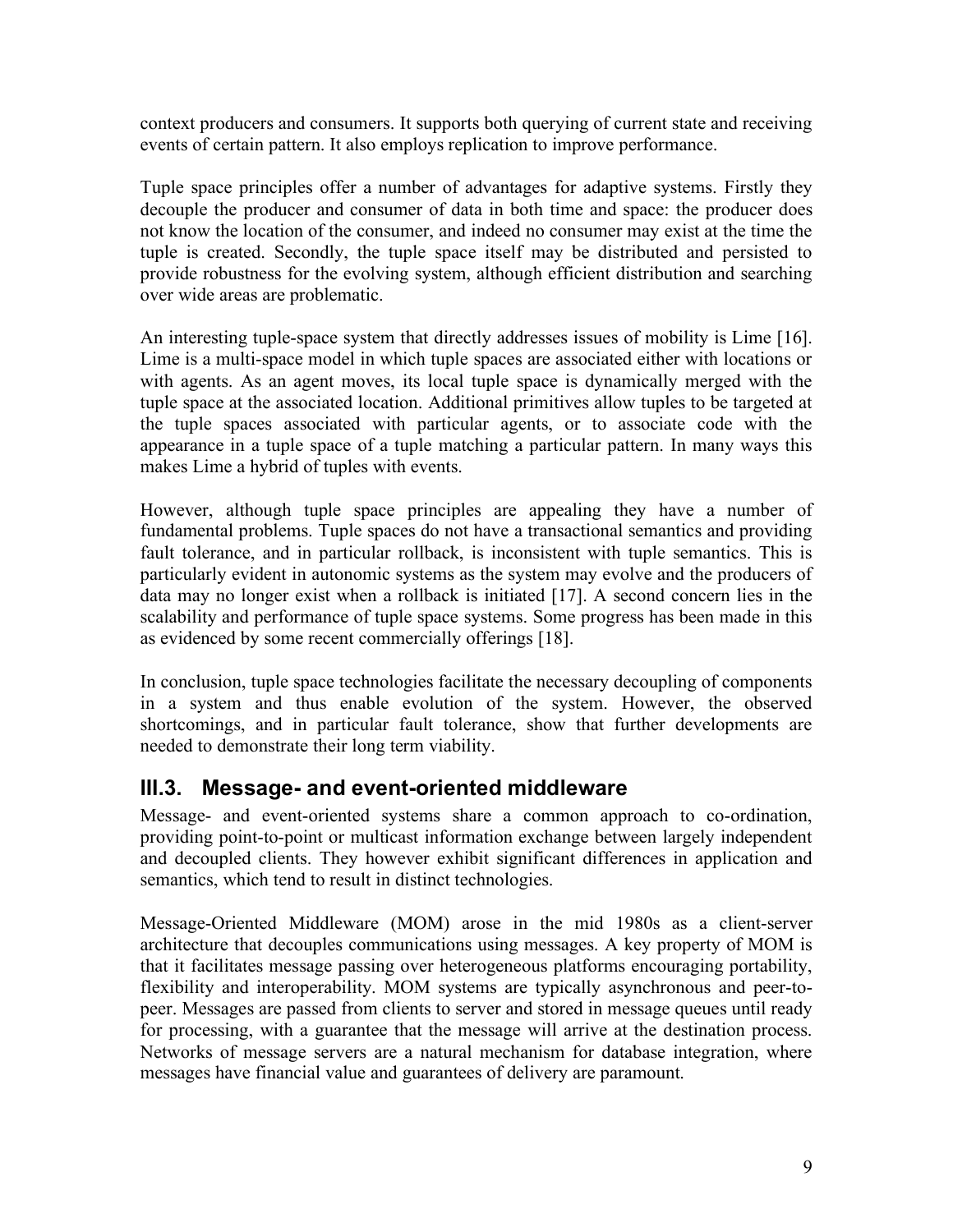In MOM systems the client and sever are only loosely coupled. This makes application integration simpler as there are no tight bindings to handle. The systems provide support for a reliable delivery service by keeping queues in persistent storage. The receiver can easily throttle the communications during periods of heavy load and be confident of finding all requests at a more convenient time. MOM systems support the processing of messages by intermediate message server. This could be actions such as filtering, transforming, and logging.

The MOM programming abstraction is rather unwieldy and low-level (at the same level as packets). Dealing with asynchronous communications means that the programmers must write multi-threaded code: the program flow of execution must send the message, spawn a thread to do with the reply and continue on. In such systems a request/reply style of interaction is more difficult to achieve. This begins to push complexity onto the programmers – exactly what the use of middleware was seeking to avoid. The message formats in MOM systems typically are unknown to the middleware, which means the middleware cannot ensure that messages are coherent or type-correct. The queue abstraction only gives one-to-one communication which limits scalability. More importantly for open systems, MOM systems tend to lead to strong vendor lock-in due to incompatible interfaces.

Despite these disadvantages, MOM systems are popular in financial services and other domains where reliability is paramount. They provide a natural framework for database integration and other forms of highly decoupled service composition, and are sufficiently well-specified to allow reconfiguration and re-targeting as the underlying communications services evolve. For more dynamic adaptive systems, however, MOM provides too little support for modelling or metadata collection to assist automated adaptation.

The notion of a message is typically fairly heavyweight, consisting of all the information needed to perform a business-level operation. Many systems require significantly lighter interactions, for example exchanging state changes in a regular basis. Such systems with small messages are typically referred to as event systems. An event is a small packet of information, typically carrying a "payload" indicating a change in the state of an object or component. Event-based middleware systems typically provide one or more event channels to which events may be sent, with the middleware controlling the storage and distribution of the event independently of the producer.

Event-based systems have three major attributes Figure 3). Firstly, in contrast to MOM systems in which a message targets a specific component, an event system decouples event producers from event consumers. An event channel may deliver events to zero, one or many consumers, the population of which may change over time. A single event may be distributed to several points within the system, and may therefore affect the behaviour of the system in a number of different ways in a single operation.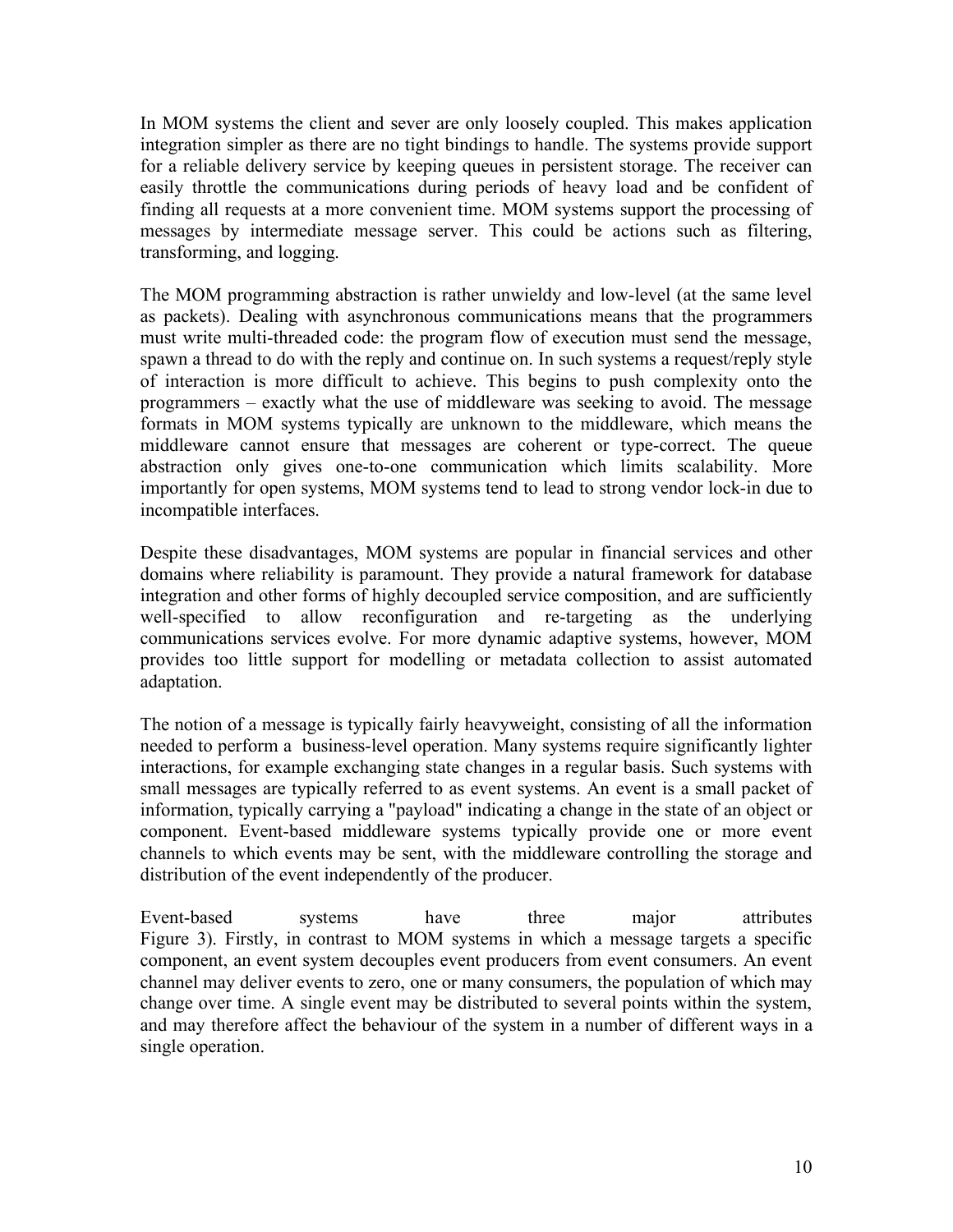Secondly, event systems can provide a range of semantic models which may be tailored to the needs of applications, selected on a whole-system or per-channel basis. In terms of ordering, channels may provide various guarantees on event delivery ranging from fully ordered (events are delivered to consumers in the order they entered the queue) through producer-ordered (events from a single producer are delivered in the order they were generated) and causally ordered (an event is always delivered before any other events it gave rise to from other producers [11] to completely unordered delivery; in terms of reliability, they may provide best-effort, at-most-once or exactly-once delivery.

Thirdly, event systems have been shown to be extremely scalable. While naive implementations use a central server to host event queues, more advanced implementations may use multiple servers connected by communication spanning trees to distribute events efficiently. The potential efficiency is increased in systems which provide weaker ordering or delivery guarantees.



**Figure 3 Event delivery architecture** *Architecture de livraison d'evenements*

Events are typically regarded as asynchronous communications which are delivered to consumers as they become available – sometimes referred to as the push model. An alternative, pull model forces consumers to poll (blocking or non-blocking) for events on a channel. As well as submission and delivery interfaces, event systems must provide a means for specifying the population of producers and consumers. In multi-channel systems, each channel is typically dedicated by the developer, not the middleware) to events of a particular "type". Event channels are then "discoverable" objects which may be acquired by name or by iteration. Systems typically allow both producers and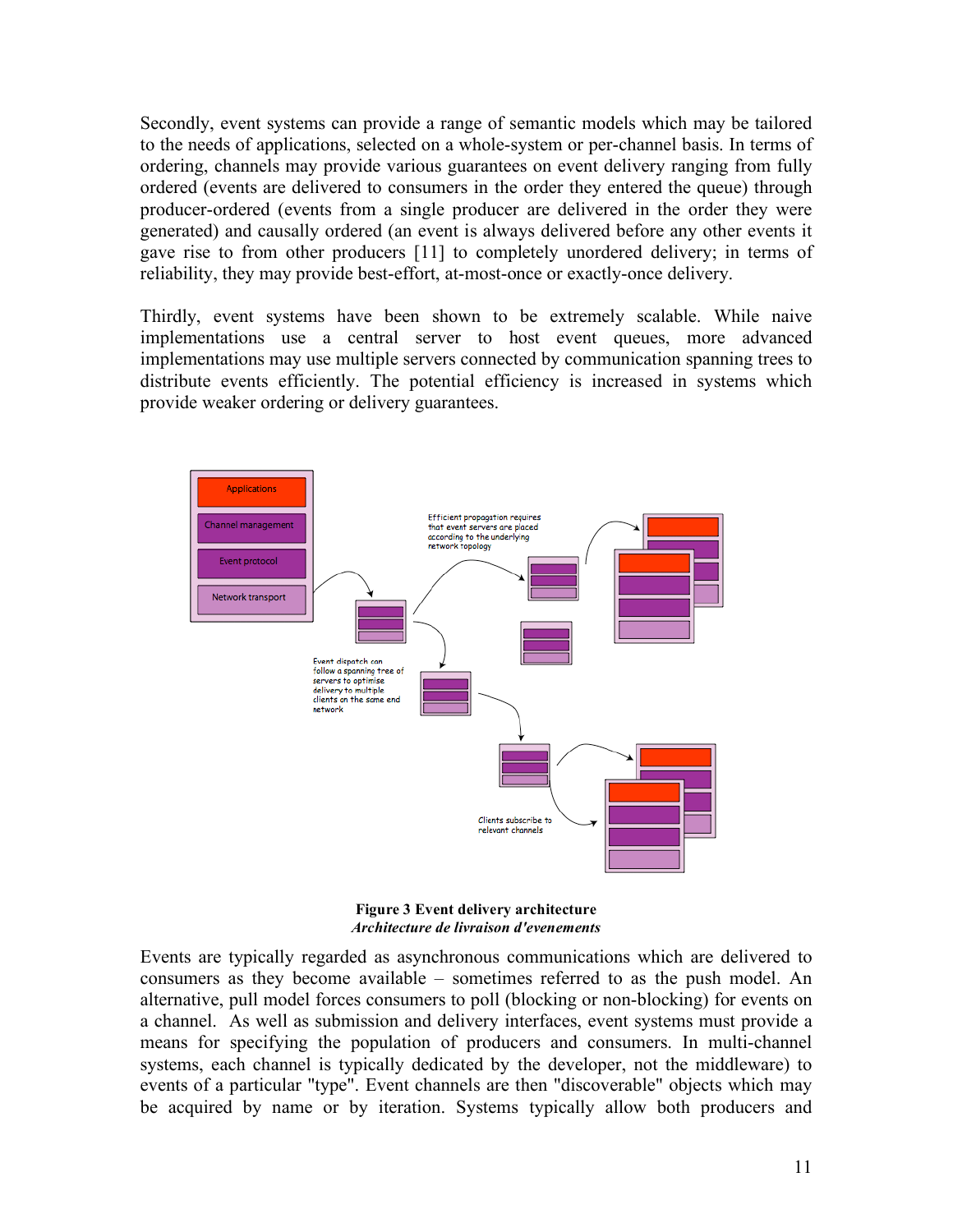consumers to subscribe to "interesting" channels. This general architecture is referred to as "publish-and-subscribe" (or "pub-sub") events [19]: consumers subscribe for those events that interest them, and publish them to the appropriate channel.

An enormous variety of systems have been built to populate this landscape. The CORBA event service [20] represents event queues as CORBA objects exposing pull- and pushmodel interfaces. As with other OMG services, the event service is purely a specification that provides access to underlying implementations (for example [21], [22]). However, the interface specification provides no scope for providing metadata to adapt the event service automatically, which may limit the scope for autonomic management. The Java Messaging Service [23] (JMS) takes a similar approach, closely-integrated with the Java type system and providing client-side filtering based on message attributes.

iQueue [24] takes a more framework-based approach, providing abstract classes to define event structures. It focuses on event filtering and composition, while supporting a range of underlying delivery mechanisms including SOAP and JMS. Siena [25] is similarly framework-based, being perhaps the canonical example of a publish-and-subscribe system whose scalability comes from constructing a spanning tree of servers for event delivery.

One other approach to adaptation in event systems is to overlay the event delivery mechanism onto a lower-level adaptive middleware. The Scribe system [26] leverages the Pastry peer-to-peer infrastructure (see below) to provide adaptive distribution in a fully decentralised fashion. Events channels are represented by keys, with events being retrieved using Pastry's distributed hash table mechanism which provides unordered by highly reliable storage and retrieval. Similarly, Bayeux [27] builds a spanning-tree delivery system on top of Tapestry to support highly efficient delivery over a wide area. The STEAM system [28] acts as a stand-alone middleware using its own MAC-layer protocol to achieve high-volume real-time delivery. Many agent-based systems also use some form of event exchange, coupled with the mobility of individual agents around the network.

Event systems offer two main routes for adaptation. Firstly, the system may allow applications to select different delivery guarantees as appropriate to the semantics of the events being exchanged. This adaptively is typically only available at design time, as different guarantees have different visible effects on applications and so require different design strategies. Secondly, the system may allow the underlying delivery infrastructure to adapt to changing conditions, either autonomously or *via* a management API. Userlevel management implies the collection of meta-data on service use and underlying network conditions.

While there are obvious similarities between MOM and events, the differences are typically a matter of emphasis. MOM systems focus on point-to-point reliable delivery with predictable ordering, appropriate for database integration and financial exchanges in which these issues are of vital importance. Event systems typically focus on the extent to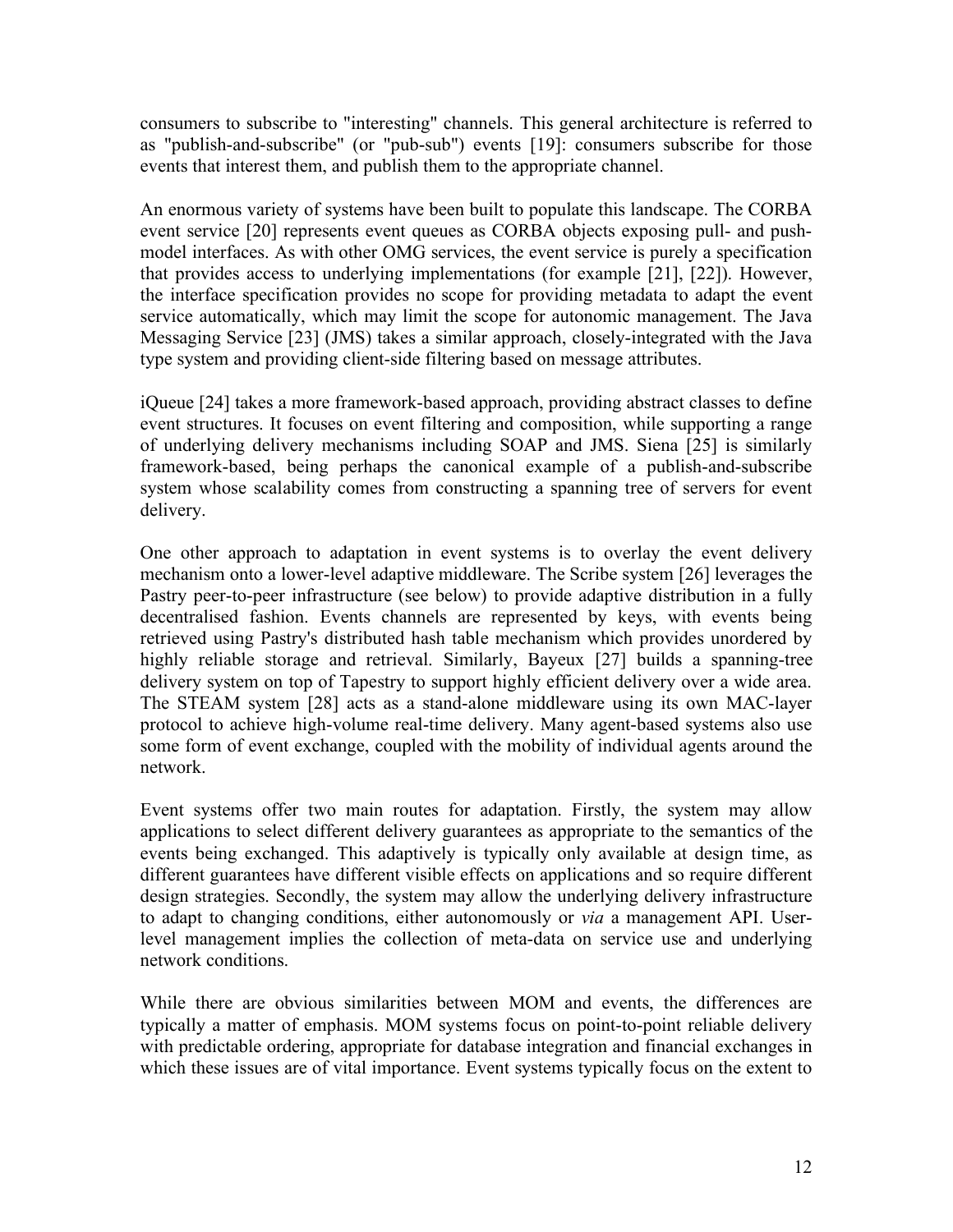which the system can scale to handle high volumes of events being transferred quickly over a wide area.

Although events systems tend to be built bottom-up, exchanging low-level information on system state changes, they can also be used at a higher level. Typically this involves constructing composite events, combining a number of low-level occurrences into single higher-level events. A good example is described by Hayton *et al* [29], who provide a simple algebra for event combination that can be used to "raise the level" of events and allow higher-level composite events to be created from "workflows" of more primitive events. It is an open question whether such techniques would work well in the presence of uncertainty, such as when events are generated from inference [30].

### **III.4. Peer-to-peer systems**

Peer-to-peer (P2P) systems are an area of significant current interest. By removing the need for infrastructural support, P2P systems can potentially support wireless (and other) *ad hoc* networks extremely well, while distributing the load and costs of service provision over the node population. However, this flexibility comes at the cost of reduced reliability and other guarantees. Moreover P2P can offer no guarantee as to whether particular services will be available at all, as all services are provided by the nodes themselves rather than by a managed central provider.

At the protocol level, P2P systems have radically different requirements to the "standard" internet. Supporting these requirements may be accomplished in two ways: by providing a novel transport (MAC layer) protocol to replace IP, or by overlaying a higher-level protocol on top of standard protocols such as TCP/IP. The former has been explored extensively in the context of *ad hoc* wireless networks where there is no legacy infrastructure; the latter is more popular for wired systems, and is essentially unavoidable for systems that seek to span enterprise or the global internet. In either case the P2P network must provide at least (logical) routing, and generally other higher-level services such as node discovery and content management, to applications.

The primary issue for a P2P middleware is routing. In overlay networks, the routing system must translate P2P-level node identifiers into addresses valid for the underlying network (IP addresses for example). There is typically no essential relationship between either the address spaces or the network topology of the underlying and overlayed network.

The Pastry [31] system provides a good example of an overlay P2P system. Nodes in the network are each assigned a 128-bit identifier by a central authority. The identifier space forms a ring topology, independent of the underlying IP addresses of the nodes -- nodes that are "close together" in identifier space may be physically far apart, and *vice versa*. The address space is sparse, so that only a few of the possible addresses in the ring will be alive at any time.

To route packets, each node maintains a routing table mapping nodes that have identifiers close to its own to their IP addresses, learning new nodes by observing the history of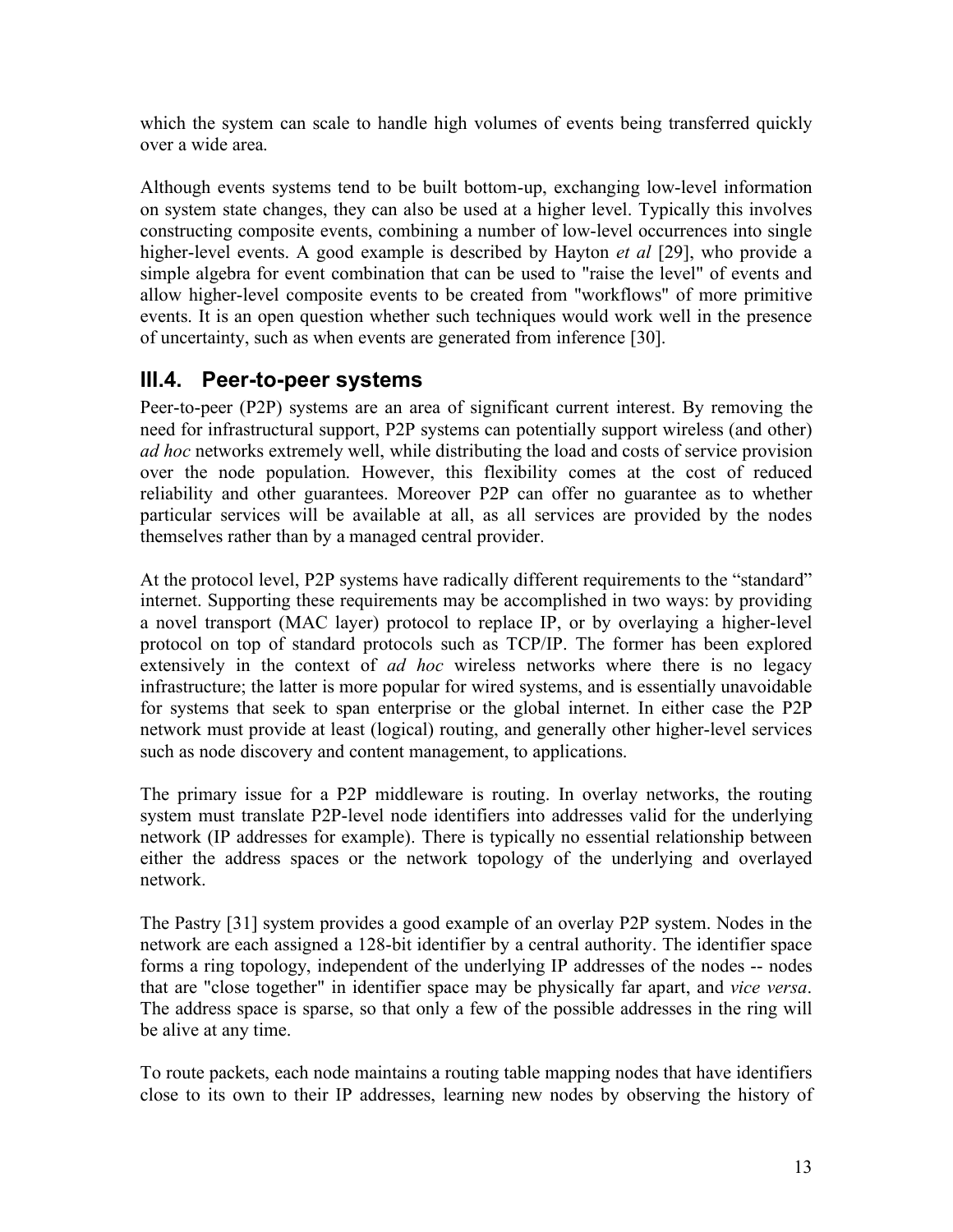packets it routes. Each incoming packet is routed to a node that the receiver knows about that has an identifier "closer" to the target than the receiver. This strategy is robust against quite substantial amounts of node failure [32], and packets which cannot be routed to their target will end up at a node that is "close" in identifier space (Figure 4)



**Figure 4 Typical peer-to-peer ring topology for node identifiers** *Topologie typique d'un anneau P2P pour l'identification nodale*

The main service on top of Pastry is a distributed hash table providing persistent storage. To inject content into the network, a node hashes the content, maps this hash to a node identifier, and routes the content to that node. Routing will take the content either to the target node or "close" to it, with the final node replicating the content onto "nearby" nodes. Retrieval works by querying the node identified by the content's hash. If that node is present, it will have the content; if not, the request will anyway be routed "close" to the node, and this "close" node (or nodes "close" in turn) may have a replica that can satisfy the request. One may adapt this scheme to deal with different predicted frequencies of node dynamism, trading space (more replicas) for robustness (more nodes may leave or fail). It is important to realise that this scheme inherently distributed content across the globe (if run on the open internet) through the independence of node identifiers from IP addresses: even "close" nodes may be physically remote.

Sun's JXTA technology [33] provides a somewhat more structured approach to P2P systems that provides peer groups and service advertisement in the core protocol. Tapestry [34] provides similar content replication to Pastry, augmented with facilities for locating the physically closest replica. This addresses one of the key issues with P2P, that the routing algorithm can result in routes that are significantly (and often perversely) longer than required.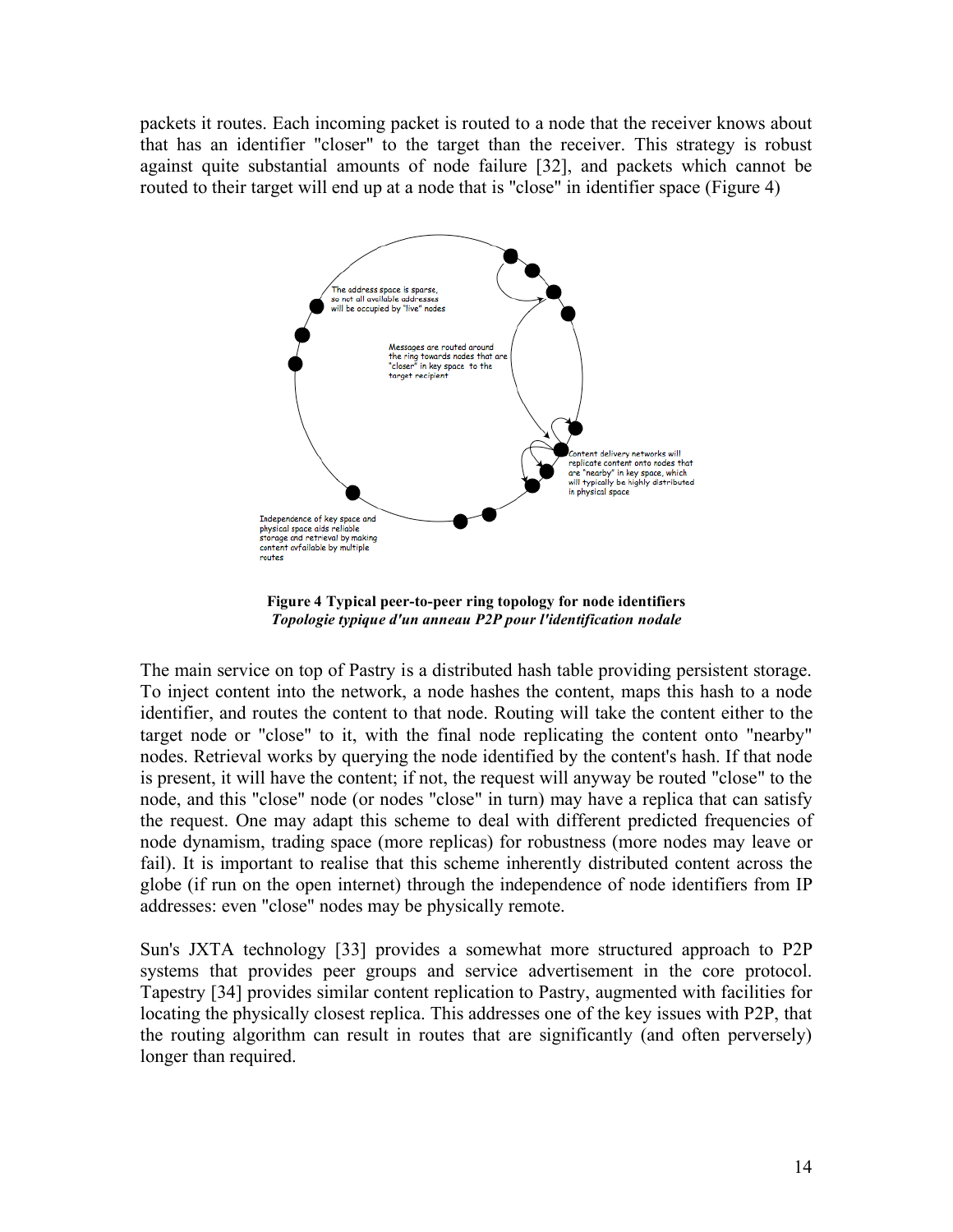The Intentional Naming System (INS) [35] uses P2P technology to build an infrastructure for locating services using descriptions of their "intention" (print service, display etc), similar in intent to the CORBA trading service. INS constructs a P2P overlay of name resolvers which perform late binding of services against service descriptions. Service requests take the form of data payloads piggy-backed onto service descriptions, allowing service invocation in a single routing step. A service announcement mechanism allows clients and resolvers to discover nodes offering services with particular intentions.

P2P systems are not constrained to use ring topologies: some peer-to-peer systems have topologies targeting specific applications, and some systems (notably T-Man [36]) allow the overlay topology to be adapted dynamically to *any* desired form in a surprisingly small number of local steps without global co-ordination.

P2P systems may also dispense with point-to-point message routing in favour of "gossipped" interactions in which collections of nodes periodically synchronise their local states. Construct [37] uses this approach within the framework of exchanging RDFstructured content. The advantage of this scheme is that queries can be answered using local state: the state may not be completely up-to-date, but its timeliness can be bounded statistically by the properties of the gossiping protocol. This also improves redundancy and reduces communication hot-spots.

# **IV. FUTURE DIRECTIONS FOR ADAPTIVE MIDDLEWARE**

Design and characterisation of middleware platforms for the future is an ongoing active area of research. We have described a view of five main categories of existing systems – ORB-based, message-oriented, tuple-based, event-based and peer-to-peer – highlighting their strengths and weaknesses. In this section we outline the emerging issues and challenges for middleware architects. We indicate areas of work, exhibiting desirable features, worth further application by investigators providing solutions to these problems.

A distillation of the principles and platforms reviewed leads to the following high level research questions:

- **Predictability and stability:** How do we model the system and its properties, monitor these properties and act to maintain stability of the system over time.
- **Fault tolerance and reliability:** Autonomic behaviour fundamentally changes the notion of fault tolerance. We need to understand the fundamental trade-off between adaptation and reliability, and in doing so develop new models of fault tolerance in autonomic systems.
- **Naming and binding:** Naming resources and locating data in a system that evolves requires new approaches to the fundamental systems problem of binding.
- **Programming:** Finally, all the above problems coupled with the evolutionary behaviour of autonomic systems demand new primitives, abstractions and frameworks be provided to the programmer.

Underlying these four core problems below we have identified two key issues: system description and context.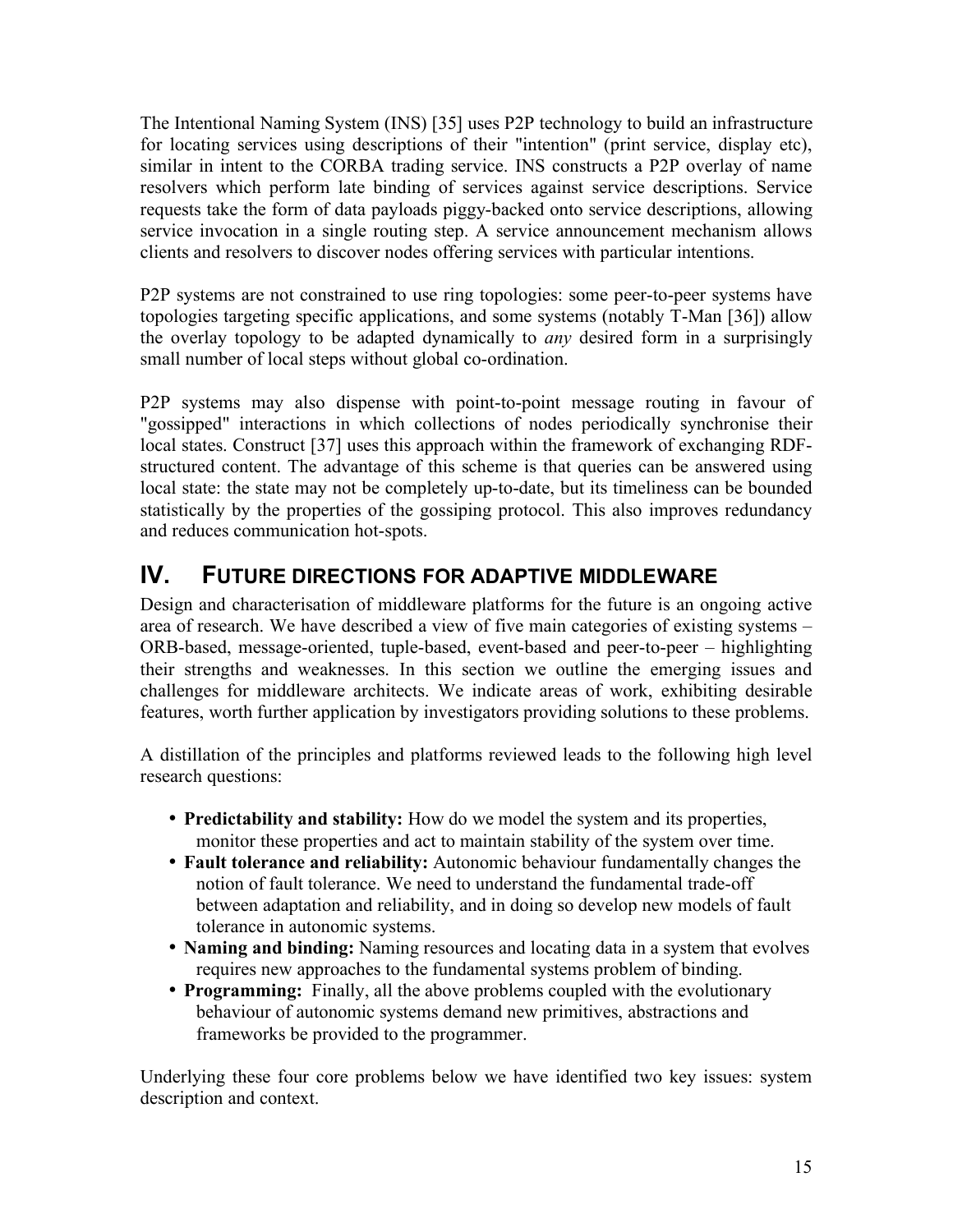# **IV.1. Description and meta-description for composition**

A core challenge in building middleware systems relates to how we build, share and use understandable descriptions. It should be possible to describe components and their interactions in a way that explicitly prescribes their abstract roles in a system. There must be a mechanism that affords description of not only the information but also the system and its configuration at a high level. We need to be able to reason about the semantics of these descriptions by both manual inspection and automatically. The emergent semantic web technologies are a step towards provision of mechanisms supporting this.

Systems need to be self-describing. Well-designed CORBA enterprise systems are often built in this manner. Components are fully documented, marked-up and registered with a trading (or other) service. Clients in the system can locate, interrogate and activate services based on their metadata descriptions. Understanding of component behaviour and dynamic composition of systems is facilitated in this way.

The essence of middleware is to abstract complexity whilst supporting the combination of distributed services. It should be possible to describe a system as a composition of independent components and connections. Given a *closed set of components* existing systems use registries and traders for this purpose. The known set of components, connectors and behaviour are defined *a priori* by the system designers. These are documented with rules, policies, aspects and so forth, and registered with the appropriate services. Adaptive systems will additionally introduce a variety of composition rules (for the user, applications developer, system, and hardware) which will be generated dynamically. This results in an *open set of components* to be reasoned about. Dynamic composition impacts on the ability to support and maintain robust predictable systems.

This can be illustrated by the following scenario<sup>2</sup>. A user walks through an intelligent building issuing commands to print three documents. The middleware infrastructure in the building adapts to the user movement and routes the request to the nearest printer – with the result that the three documents end up on *different* printers, possibly including devices of which the user in unaware. This example of "print to nearest printer" has appeared several times in the adaptive systems literature: the problem is that the adaptation is *unstable under movement by the user*, and implies that *the space of adaptation is completely known to the user* – neither of which may in fact be the case. Making the "correct" behavioural adaptation requires that the middleware has access to substantial metadata about the space, the users' likely tasks, and so forth.

To realise open adaptive systems, a structure for describing relationships between components coupled with a semantic description of the rules is required. We can use this to describe "closures" of adaptive systems and then analyse whether all the behaviours are "correct". The reverse process allows a given composition to be reused *via* decomposition into constituent parts. It should be possible to reuse components, connectors and architectural patterns even if they have been developed for another purpose. The ability to perform such operation is strongly related to the self-describing

<sup>&</sup>lt;sup>2</sup> Rather irreverently referred to as the "Dude! Where's my printout?" scenario...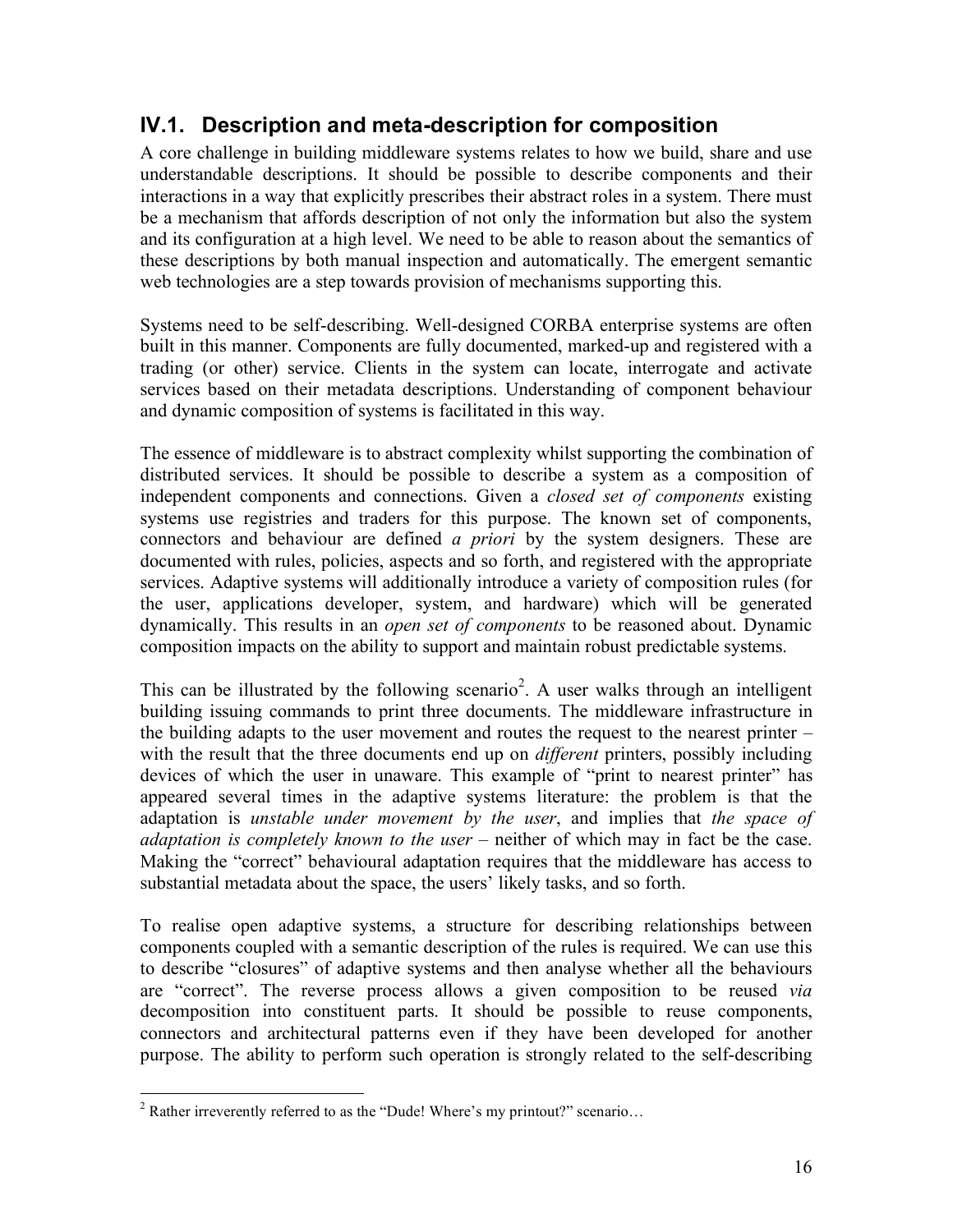property discussed above. Work on the open standards RDF, RDQL and self-describing formats, such as XML, will play an integral role.

Use of open standards will be a core aspect in the adoption of next generation middleware systems. Traditional middleware was often susceptible vendor lock-in or being closed to the outside world. The CORBA standard introduced IIOP to counter this which has resulted in a highly accessible middleware platform. The move towards openness has manifested itself in the web services platforms with XML, SOAP and the omnipresent set of web technologies.

In many ways the container architecture typical of object-broker systems provides a good platform on which to build adaptive services. The container provides a single point of control within which to manage communication and adaptation, as well as less studied but equally important services such as deployment and update. Such solutions need not be centralised, and – by off-loading complexity from application programmers – may result in more scalable and robust systems with improved potential for commercial rollout. This implies, however, that the container architecture, semantics and service definitions are defined with proper respect for the autonomic principles they are attempting to support.

A further aspect of openness is to move towards metadata-, rule- and policy-driven adaptation. Metadata ranges from enhanced deployment descriptors to complete metadata models with complex and extensible semantics. This opening of the system architecture – away from the more prescriptive approaches of earlier middleware – has two important effects. Firstly, it makes systems "open-adaptive" [38] by allowing adaptations to be defined post-deployment in response to new techniques or available information. Secondly – and perhaps more importantly – it raises the semantic level at which adaptive behaviour is expressed, making it possible (at least in principle) to reason about the possible effects and interactions of different strategies. This is especially important in systems with minimal human oversight.

# **IV.2. Trade-offs, context and open problems**

It is common to find the notion of optimising *everything* in a system, making everything efficient. There are however many examples of optimisations which are orthogonal: peerto-peer overlay networks trade-off robustness from random distribution with longer routes to data which slow the systems down; gossiping networks have a massive duplication of data using up memory in trade off to availability. The system must be aware of what is optimising against and trade-off everything else.

Contextualisation of the system and its components will aid in such decisions. Adaptive systems need to be able to contextualise interactions in order to adapt the infrastructure, information or its delivery to the semantics of use. Given the current state, the goals and the context, a more informed decision can be made as to which adaptations to activate. There is a tendency to collect too little metadata on interactions, often in the name of efficiency. This is, however, a false economy: increased instrumentation will enable improved adaptation over the medium term, by providing a larger set of observations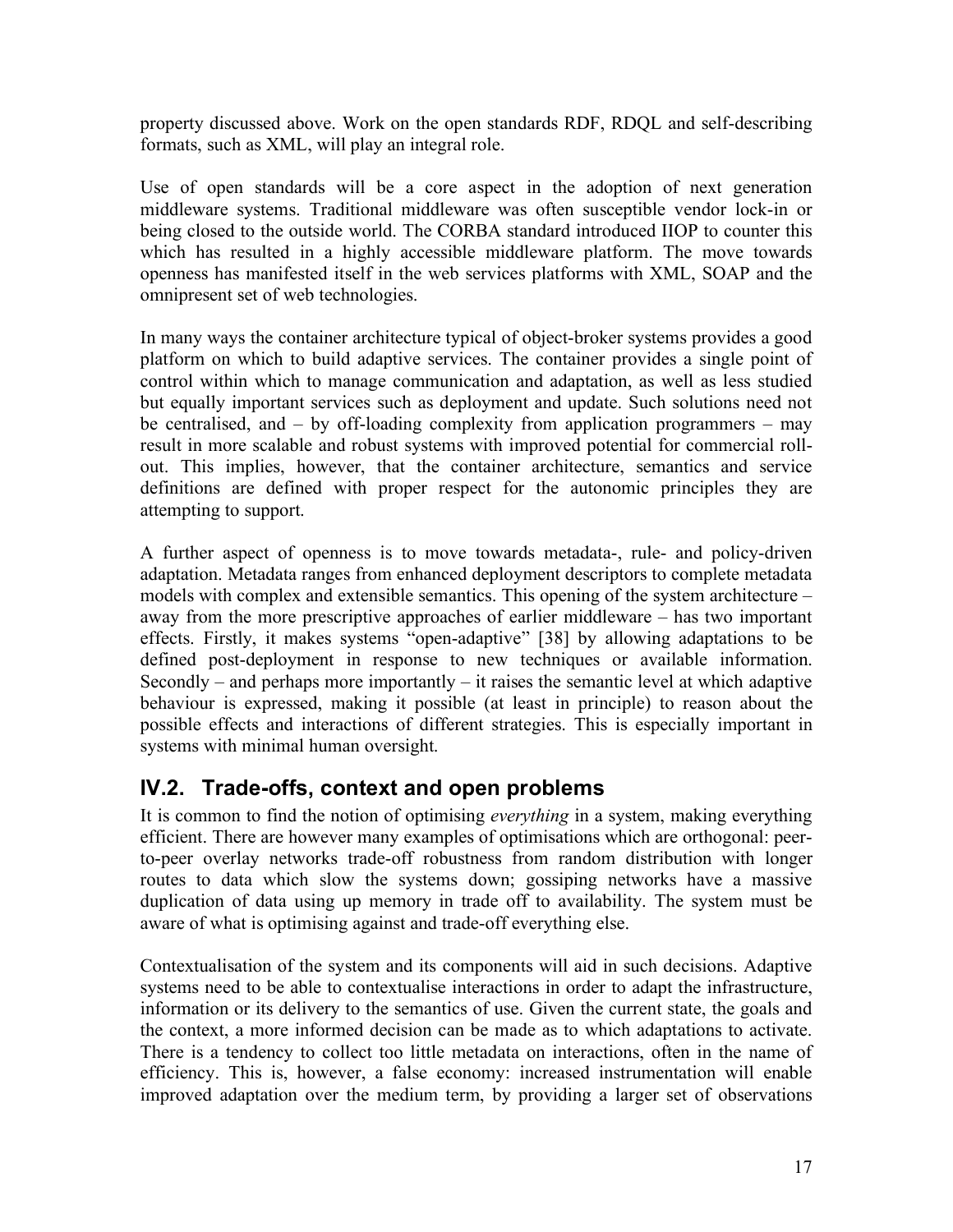against which to evaluate adaptation decisions. Collection of context needs to be built into the foundations of any adaptive middleware: Construct, for example, treats *all* information sources (including information about its own actions) as sensors integrating into a common model. Without such rich and interconnected context, effective adaptation will be a forlorn dream.

As computational devices become ubiquitous and sensorised, a need for sensor-based middleware emerges. This must be lightweight with an ability to handle a large set of heterogeneous hardware. Open problems with portable devices are new to the middleware developer: for example how does a component rebind to a device that has physically moved off the network? How can such errors be recovered from? How can recovery strategies be expressed without obscuring the main line of the code? These problems will appear in *all* adaptive middleware systems.

Adaptive systems do not involve purely local interactions, and typically need to utilise an appropriate set of local global resources to achieve the task. Furthermore, many local actions have global implications. For example when contacting a (global) key server to authenticate a local node allows communication to begin. Devices must have the ability to move between local environments and retain context, which also requires (at least) non-local information management. Distributed data management technologies such as distributed hash tables and gossiping architectures are starting to address these issues.

Adaptation can interact badly with certain end-to-end properties such as security. The fact that a system is adaptive should not cause it to reveal information that needs to be concealed. Mere observation of a system adapting may allow deductions as to its state by the way it is adapting. A home automation system may give away the absence of the householder by turning the lights off at night. It is unclear whether middleware architectures can address such indirect information flow effectively.

Finally, the latency of adaptation in the system may prove highly problematic. Adaptation requires a system to collect information before arriving at an adaptation decision – but the time required for this data collection may render the adaptation irrelevant. Indeed the same phenomena may be observed in reverse: overly-aggressive (low-latency) adaptation may ignore some of the information needed to make a correct decision. The timeliness of adaptation needs to be considered alongside its correctness, and some of the techniques developed for real-time systems may have a role to play.

# **V. CONCLUSION**

We have presented a survey of the major middleware approaches in current use from the perspective of their support for the development of adaptive and autonomic systems. From this survey we have identified some emerging trends that may be used to shape the development of future middleware platforms that better address these core emerging domains.

All adaptive systems pose fundamental questions about the role of the human administrator: the desire for rapid and flexible adaptation exists in tension with the need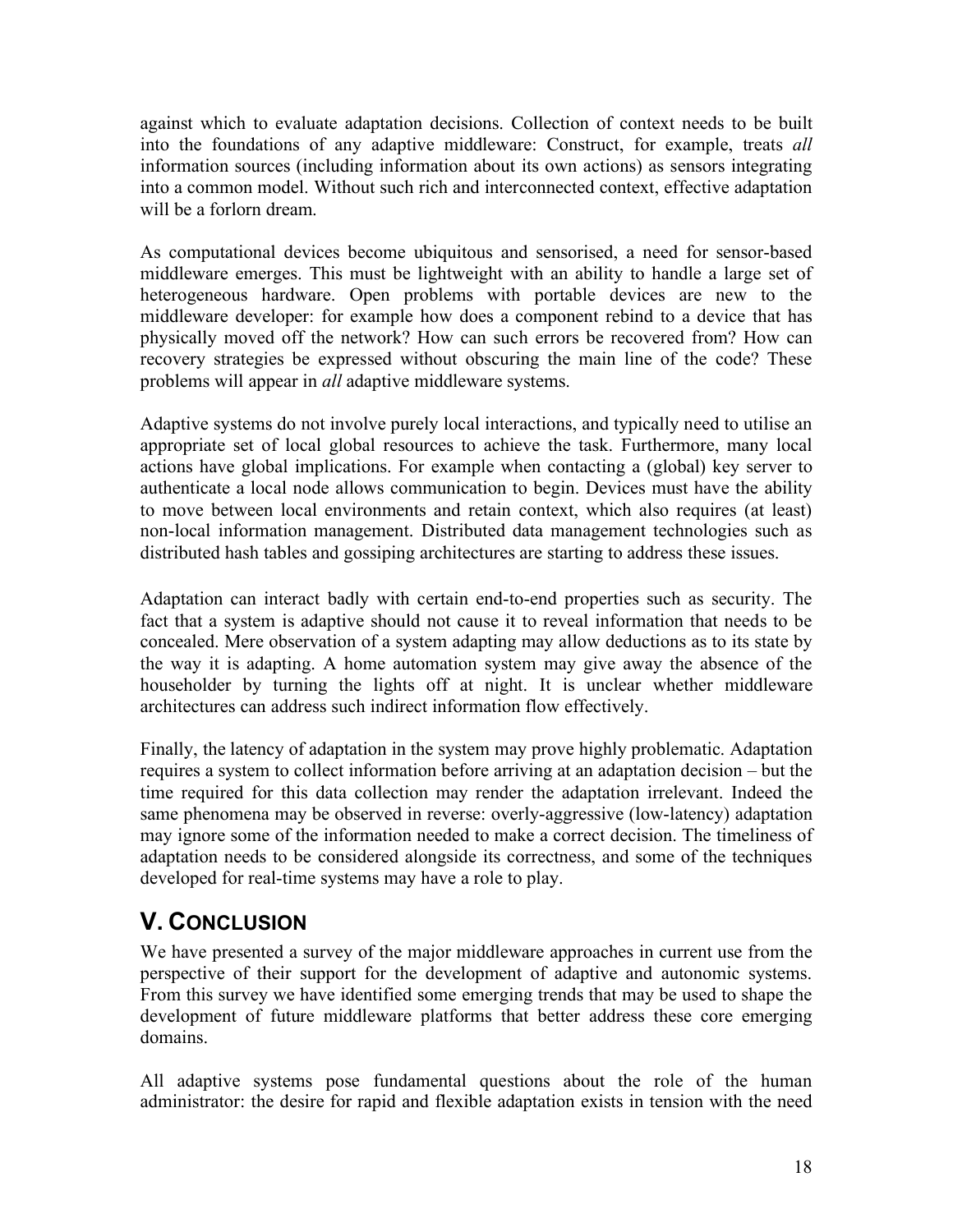for human intervention in deciding the most appropriate adaptation strategy. It has been suggested<sup>3</sup> that successfully addressing the challenges of autonomic systems may require solving the "strong AI" problem - essentially replacing the human in the loop with an equivalently "intelligent" (in some sense) artificial control system. While no final decision on this conjecture is possible at present (if ever), we believe that trends such as full context modelling, scalable and peer-to-peer resource sharing, and the end-to-end treatment of security and privacy provide mechanisms to substantially simplify the construction, configuration and on-going management of adaptive systems.

It is often forgotten that both adaptation and optimisation are relative terms: one adapts (or optimises) only with respect to some external criteria, with a corresponding impact on other facets of the system. Perhaps the most significant problems for adaptive middleware are (firstly) to allow designers to choose to which parameters must be adapted to, (secondly) to understand which parameters or features must be sacrificed to accomplish this, and (thirdly) to provide the information necessary to make these choices accurately on an on-going basis. These decisions arise externally, from the application domain, rather than internally from the middleware itself, implying the future middleware platforms (of whatever flavour) must embody an increased semantic understanding of the domain in which they reside and their relationship to it. We believe that such wellfounded and well-informed adaptive behaviour will the critical enabler for highperformance and high-reliability middleware platforms in the future.

<sup>&</sup>lt;sup>3</sup> During a panel discussion at the 2nd International Conference of Autonomic Computing 2005, Seattle WA.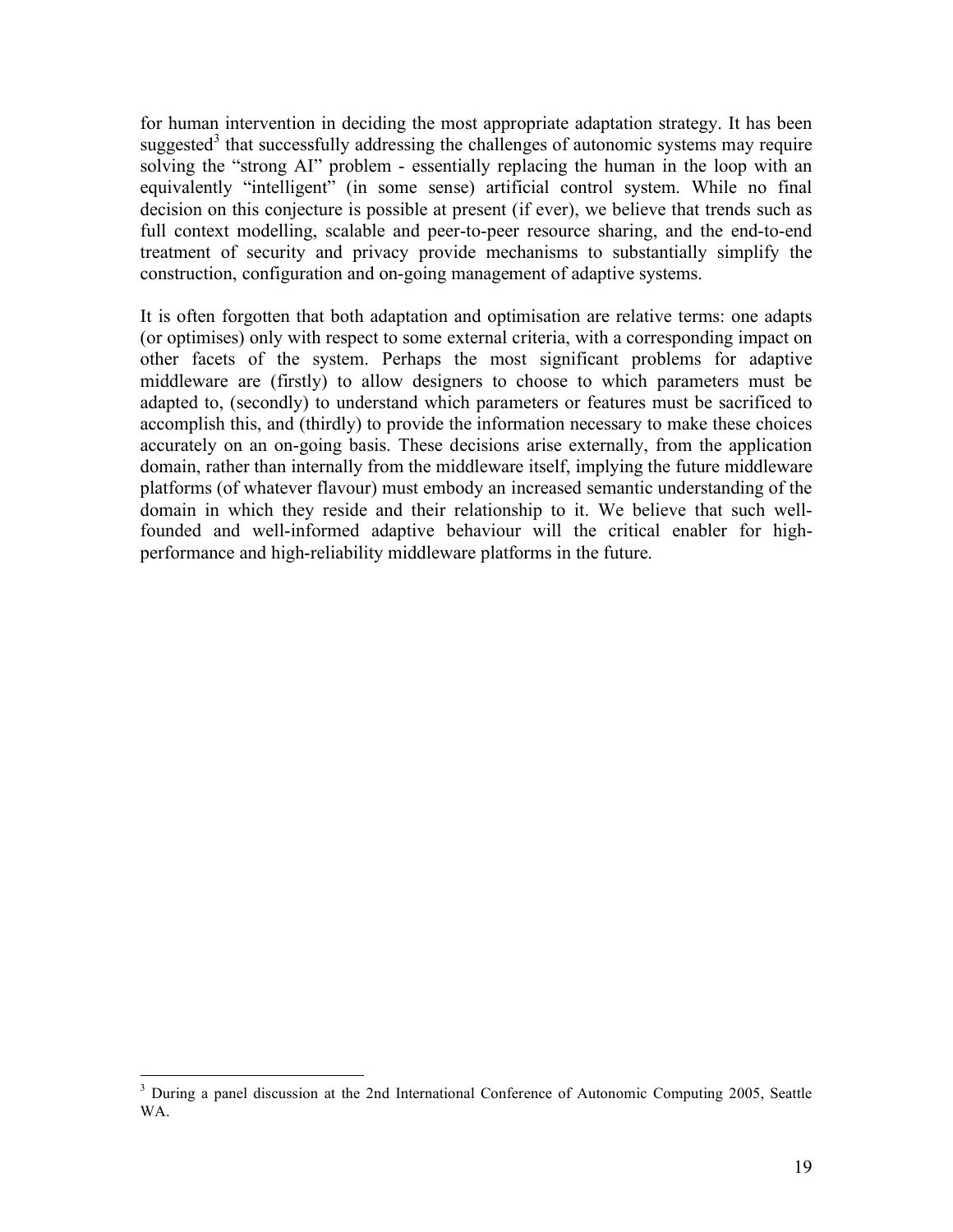### **REFERENCES**

- [1] NAUR (P.), RANDELL, (B.) (eds.), Software Engineering, *Report on a conference sponsored by the NATO Science Committee,* Garmisch, Germany, October 1968.
- [2] WALDO (J.), WYANT (G.), WOLLRATH, (A.), Kendall, (S.), A Note on Distributed Computing, *Mobile object systems: towards the programmable Internet*, *Springer-Verlag*, pp. 49-64, Jan. 1997.
- [3] OBJECT MANAGEMENT GROUP, The Common Object Request Broker: Architecture and Specification, 2.0 ed., July 1995.
- [4] BAKER (S.), DOBSON (S.), Comparing Service-Oriented and Distributed Object Architectures, *Proceedings of the International Symposium on Distributed Objects and Applications,* Volume **3760** in *LNCS, Springer Verlag*, Meersman (R.), Tari (Z.), et al (eds), pp. 631-645, 2005.
- [5] OBJECT MANAGEMENT GROUP, CORBA Scripting Language, v1.0, *OMG Document formal/01-06-05*, June 2001.
- [6] OBJECT MANAGEMENT GROUP, Python Language Mapping Specification, *OMG Document formal/01-02-66*, February 2001.
- [7] SCHMIDT (D.), SUDA (T.), An Object-Oriented Framework for Dynamically Configuring Extensible Distributed Communication Systems, IEE/BCS Distributed Systems Engineering **2** pp. 280--293, December 1994.
- [8] DE NICHOLA, (R.), FERRARI (G.), PUGLIESE (R.), KLAIM: A kernel Language for Agents Interaction and Mobility. IEEE Transactions on Software Engineering, **24**(5), pp. 315- 330, 1998.
- [9] VAN STEEN (M.), HOMBURG (P.),TANENBAUM (A.S.), Globe: A Wide-Area Distributed System, IEEE Concurrency, **7**(1) (January-March 1999), pp. 70-78.
- [10] AKAMAI INC, Home page, "http://www.akamai.com".
- [11] ALAGAR (S.), VENKATESAN(S.), Causal Ordering in Distributed Mobile Systems, *IEEE Transactions on Computers*, Volume **46**, Number **3**, pp. 353-361, 1997.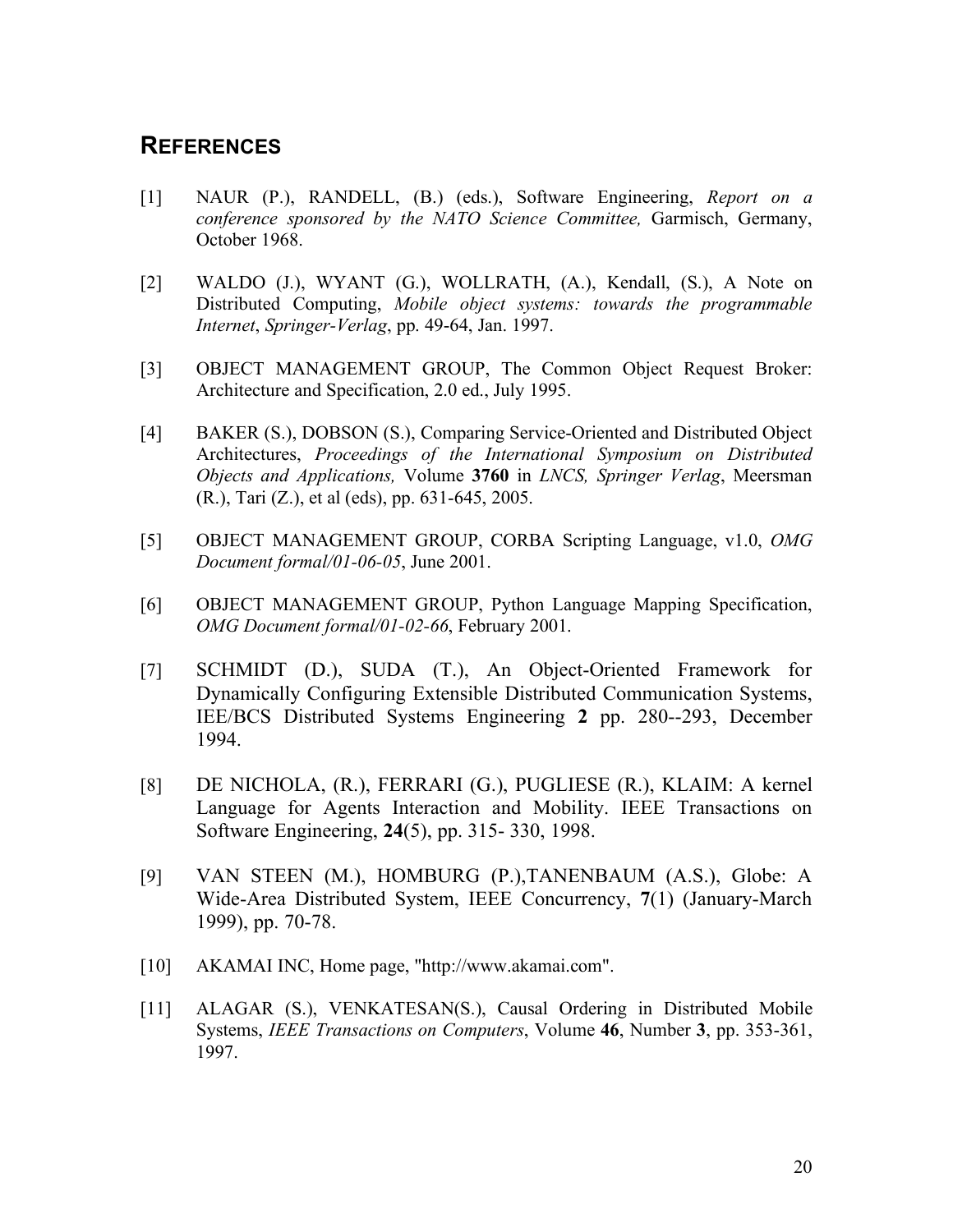- [12] GELERNTER (D.), Generative Communication in Linda, *ACM Trans. Program. Lang. Syst.*, Volume **7,** Number 1, pp. 80-112, 1985.
- [13] JAVASPACES PROJECT, Service Specification. http://www.jini.org/nonav/standards/davis/doc/specs/html/js-spec.html
- [14] JINI PROJECT, Home Page. http://www.jini.org
- [15] GREENBAGH (C.), Equip: A Software Platform for Distributed Interactive Systems, *Technical Report Equator-02-002*, Equator, April 2002.
- [16] PICCO (G.P.), MURPHY (A.), ROMAN (G-C), Lime: Linda meets mobility, pp. 368-377 in *Proceedings of the 21st International Conference on Software Engineering*, IEEE Computer Society Press, 1999.
- [17] ROWSTRON (A.), Mobile Coordination: Providing Fault Tolerance in Tuple Space Based Coordination Languages, in *Coordination Languages and Models* (Coordination'99), Ciancarini (P.) and Wolf (P.) (eds.), pp. 196-210, *Springer-Verlag*, *LNCS* **1594**, 1999.
- [18] GIGASPACES PROJECT, Home Page. http://www.gigaspaces.com/
- [19] LIU (Y.), PLALE (B.), Survey of Publish Subscribe Events, *Technical Report TR574*, University of Indiana, 2003.
- [20] MOWBRAY (T.), MALVEAU (R.), CORBA Design Patterns, Wiley, 1997.
- [21] SCHMIDT (D.), LEVINE (D.), HARRISON (T.), The Design and Performance of a Real-Time CORBA Object Event Service, *Proceedings of OOPSLA'97*, 1997.
- [22] O'RYAN (C.), LEVINE (D.), SCHMIDT (D.), NOSEWORTHY (J.R.), Applying a Scalable CORBA Event Service to Large-Scale Distributed Interactive Simulations, *Proceedings of the Fifth International Workshop on Object-Oriented Real-Time Dependable Systems (WORDS'99)*", 1999.
- [23] SUN MICROSYSTEMS, The Java Messaging Service Home Page, http://java.sun.com/products/jms/
- [24] IQUEUE PROJECT, Home Page, http://www.research.ibm.com/sync-msg/iQueue.html
- [25] CARZANIGA (A.), ROSENBLUM (D.), WOLF (A.), Design and Evaluation of a Wide-Area Event Notification Service, *ACM Transactions on Computer Systems*, Volume **19**, Number **3**, pp 332-383, Aug. 2001.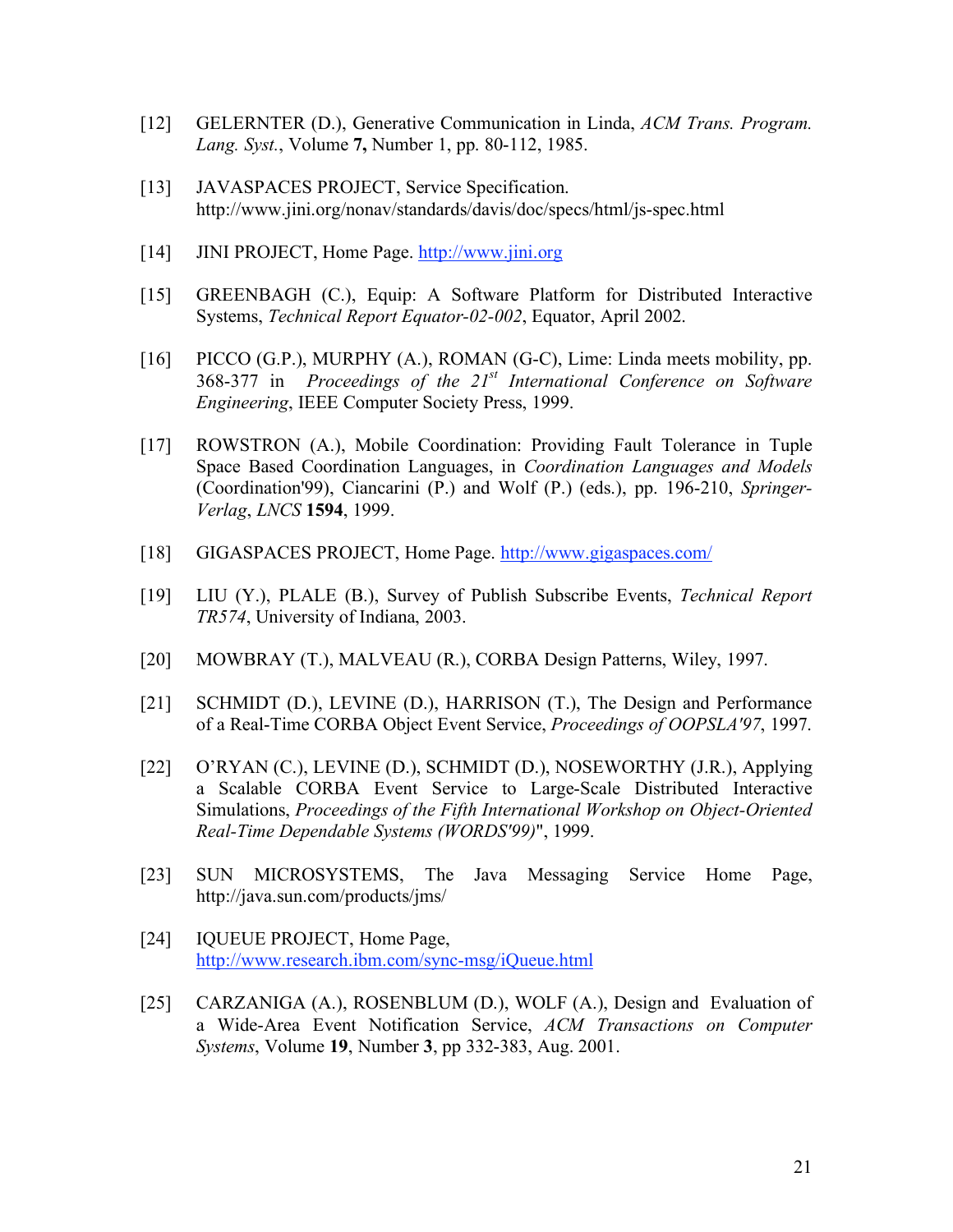- [26] ROWSTRON (A.), KERMARREC (A.), CASTRO (M.), DRUSCHEL (P.), SCRIBE: The Design of a Large-Scale Event Notification Infrastructure, *Networked Group Communication*, in *LNCS*, *Springer Verlag*, Volume **2233**, pp 30-43, 2001.
- [27] ZHUANG (S.), ZHAO (B.), JOSEPH (A.), KATZ (R.) KUBIATOWICZ (J.), Bayeux: An Architecture for Scalable and Fault-Tolerant Wide-Area Data Dissemination, *Proceedings of the ACM Workshop on Network and Operating System Support for Digital Audio and Video*, 2001.
- [28] MEIER (R.), CAHILL (V.), STEAM: Event-Based Middleware for Wireless *Ad Hoc* Networks, *Proceedings of the International Workshop on Distributed Eventbased Systems*, Vienna, Austria, pp. 585-588, 2002.
- [29] HAYTON (R.), BACON (J.), BATES (J.), MOODY (K.), Using Events to Build Large-Scale Distributed Applications, *Proceedings of the 7th ACM SIGOPS European Workshop on Systems Support for Worldwide Applications*, *ACM Press*, pp 9-16
- [30] DOBSON (S.), Hybridising Events and Knowledge in an Infrastructure for Context-Adaptive Systems, *Proceedings of the IJCAI 2005 Workshop on AI and Autonomic Communications*, Sterrit (R.), Dobson (S.), Smirnov (M.) (eds.), 2005.
- [31] ROWSTRON (A.), DRUSCHEL (P.), Pastry: Scalable, Decentralized Object Location and Routing for Large-Scale Peer-to-Peer Systems, Middleware 2001 in *LNCS*, *Springer Verlag*, Volume 2218, 2001.
- [32] CASTRO (M.), DRUSCHEL (P.), KERMARREC (A.), ROWSTRON (A.), One Ring to Rule them all: Service Discover and Binding in Structured Peer-to-Peer Overlay Networks, *SIGOPS European Workshop*, Sept. 2002.
- [33] JXTA PROJECT, Home Page, http://www.jxta.org
- [34] ZHAO (B.), HUANG (L.), STRIBLING (J.), RHEA (S.), JOSEPH (A.), KUBIATOWICZ (J.), Tapestry: A Resilient Global-Scale Overlay for Service Deployment, *IEEE Journal on Selected Areas in Communications*, Volume **22**, Number **1**, Jan. 2004.
- [35] ADJIE-WINOTO (W.), SCHWARTZ (E.), BALAKRSIHNAN (H.), LILLEY (J.), The Design and Implementation of an Intentional Naming System, *Proceedings of the 17th ACM Symposium on Operating System Principles*, 1999.
- [36] JELASITY (M.), BABAOGLU (O.), T-Man: Fast Gossip-Based Construction of Large-Scale Overlay Topologies, *UBLCS-2004-7*, Department of Computer Science, University of Bologna, 2004.